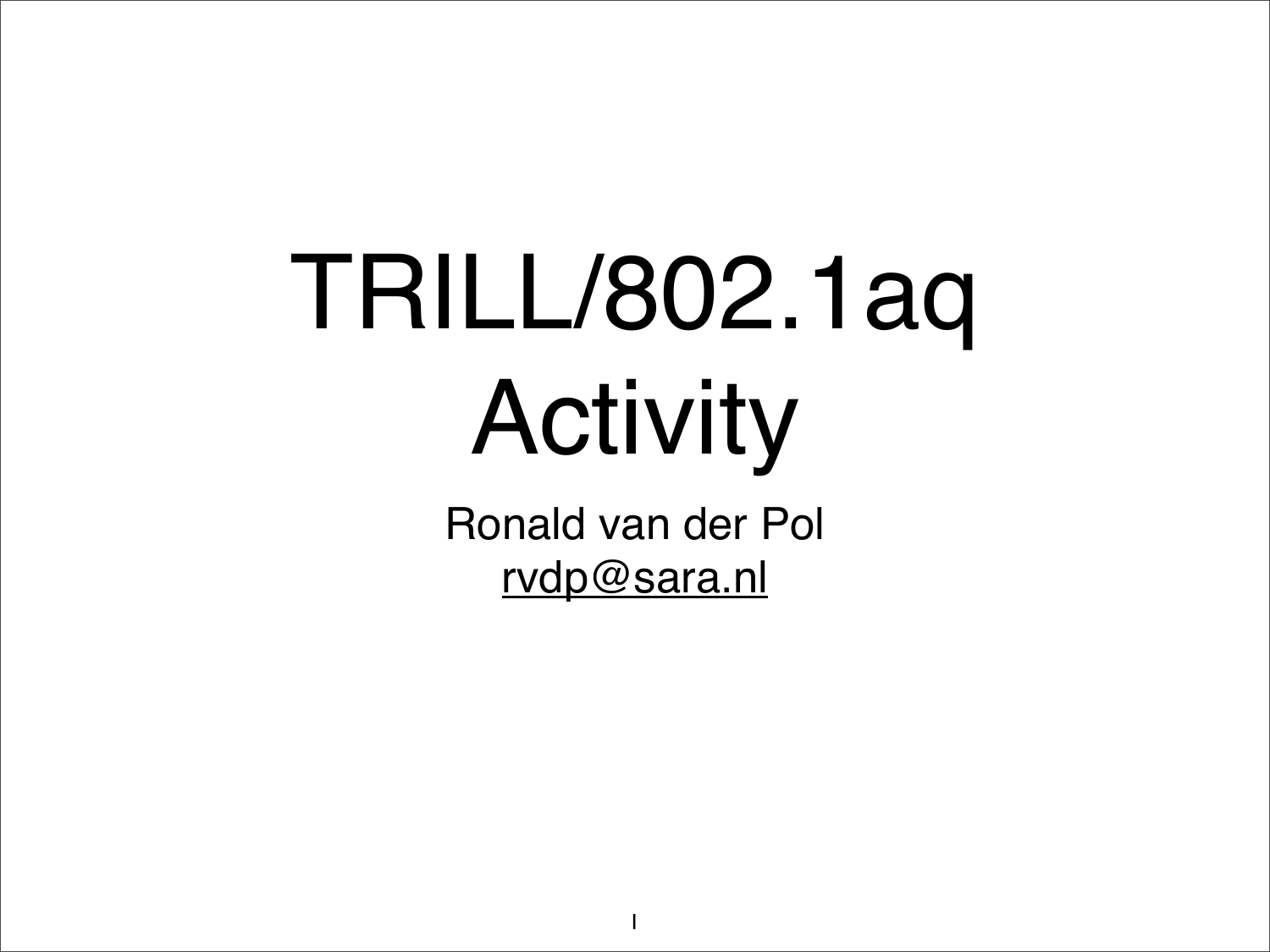#### Outline

- ‣ Scope/context of the TRILL/802.1aq activity
- ‣ Goal of the TRILL/802.1aq activity
- ‣ Proposed Timeline
- ‣ Basics of IETF TRILL
- ▶ Basics of IEEE 802.1aq
- ‣ Pros and cons of TRILL and 802.1aq
- Where to implement TRILL/802.1aq?
- **Discussion**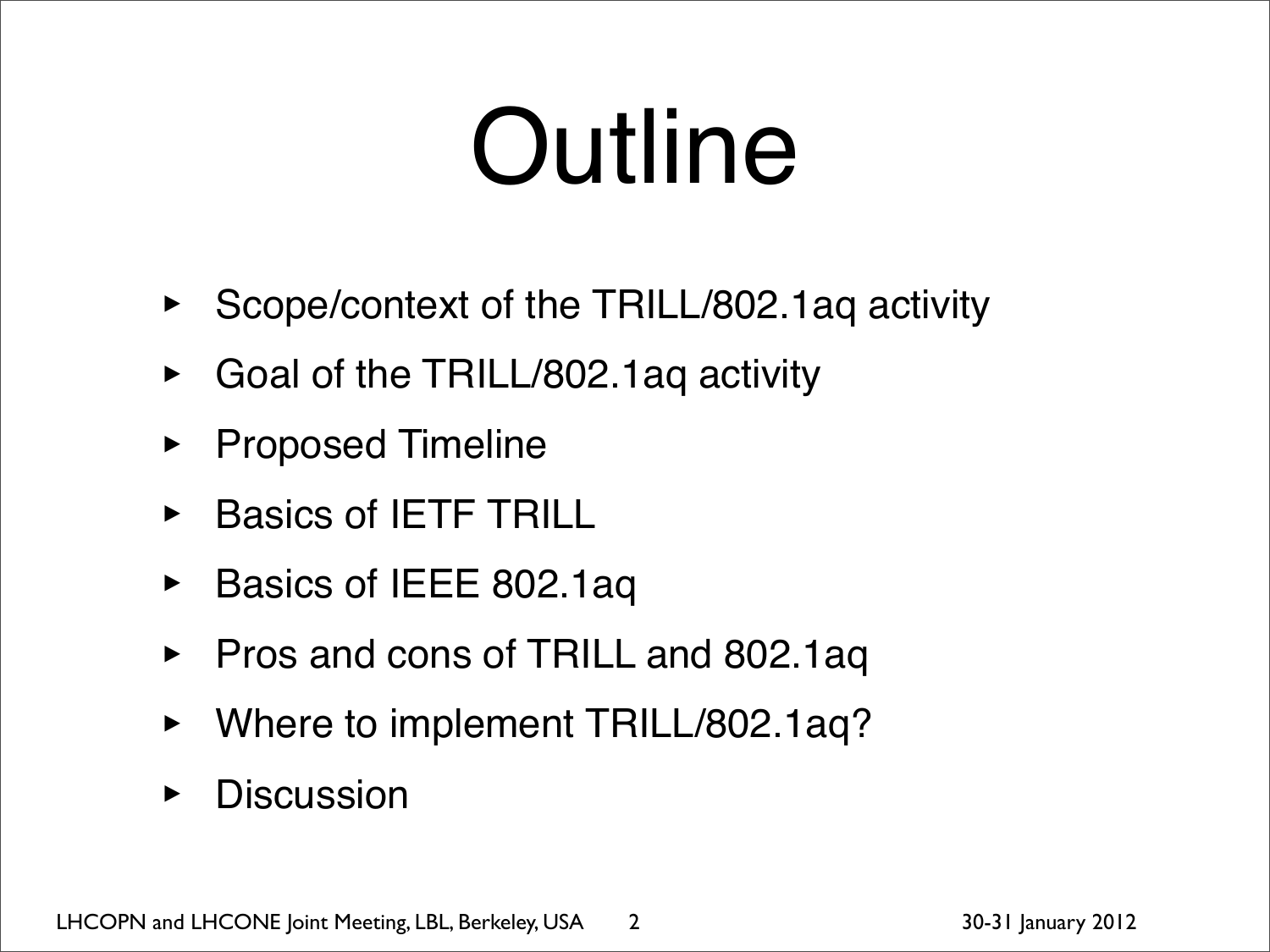# Scope/context

- ‣ TRILL/802.1aq concepts as such will (probably) not provide a full LHCONE network solution
- ‣ TRILL/802.1aq concepts may be useful in L2 Ethernet domains within LHCONE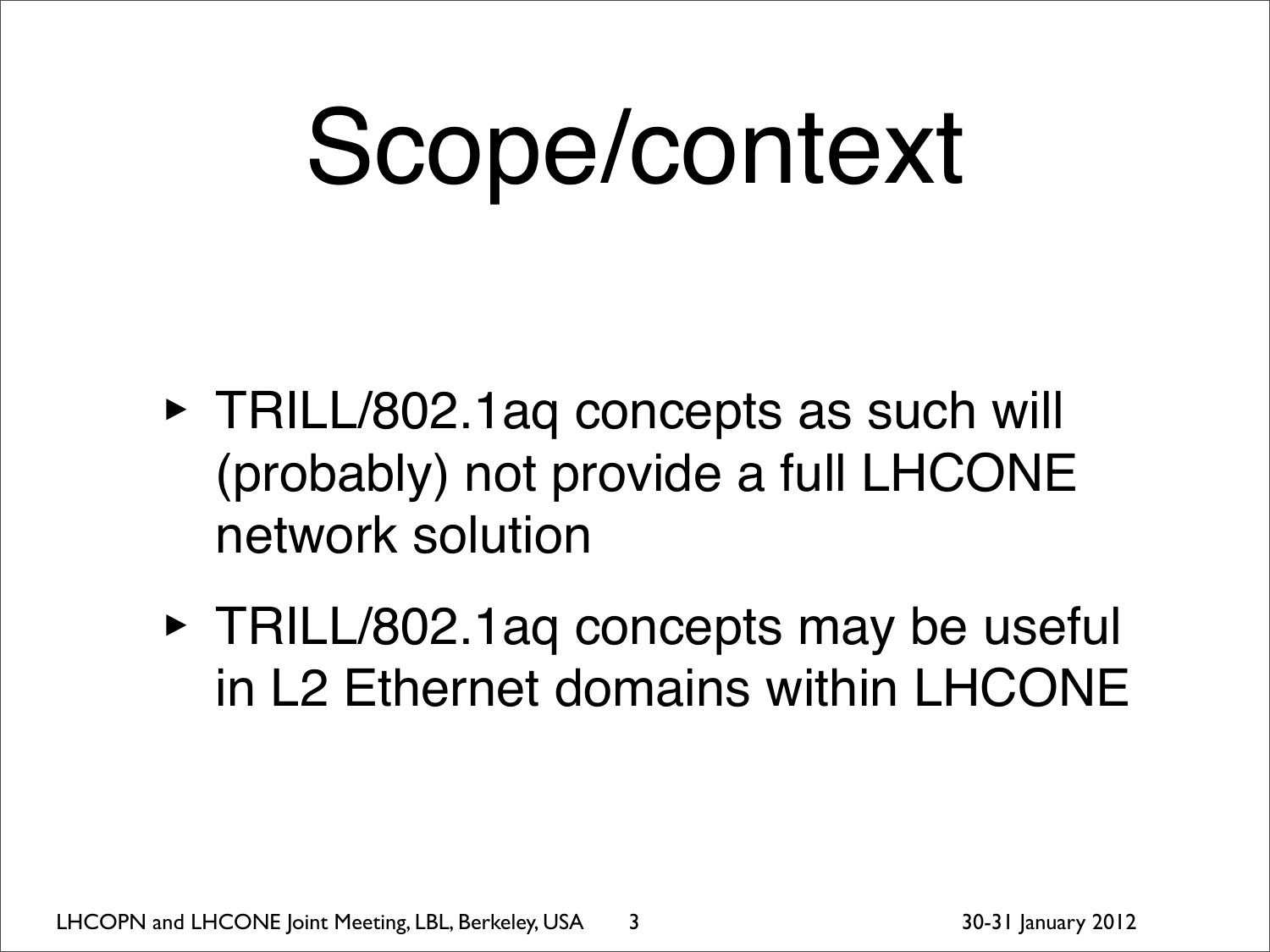## Goal

- ‣ Investigate TRILL and IEEE 802.1aq and decide whether these protocols or concepts can be useful for LHCONE. (this is an R&D effort)
- ‣ Decide how TRILL/802.1aq concepts can be used in the *next generation* LHCONE service pilot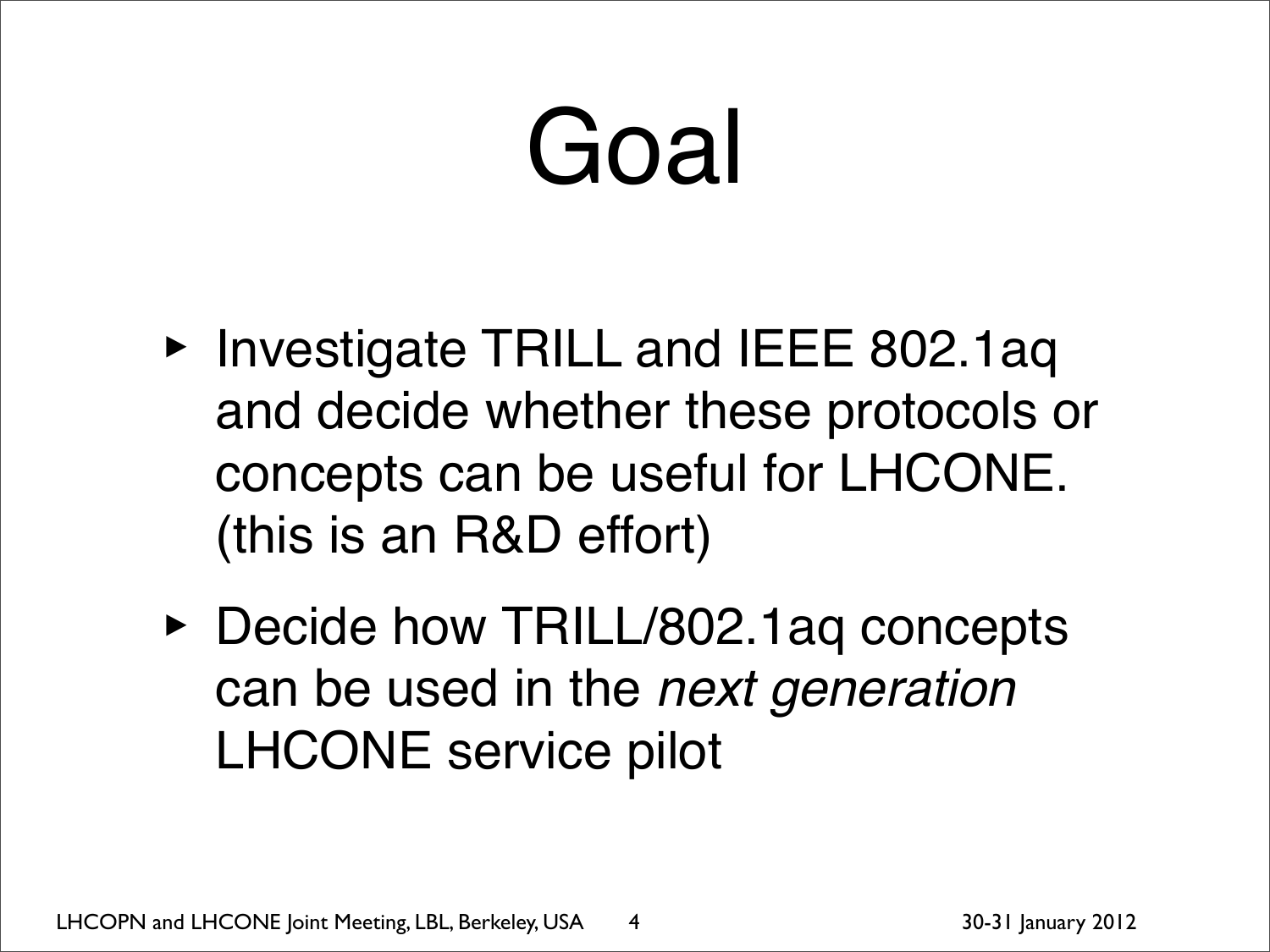# Timeline (1/2)

- ‣ End of Q1 2012: publish a document describing TRILL and 802.1aq.
	- What are the pros and cons?
	- What equipment or implementations are available?
- ‣ Rest of 2012: Setup a testbed with equipment that supports TRILL or 802.1aq or that uses their concepts.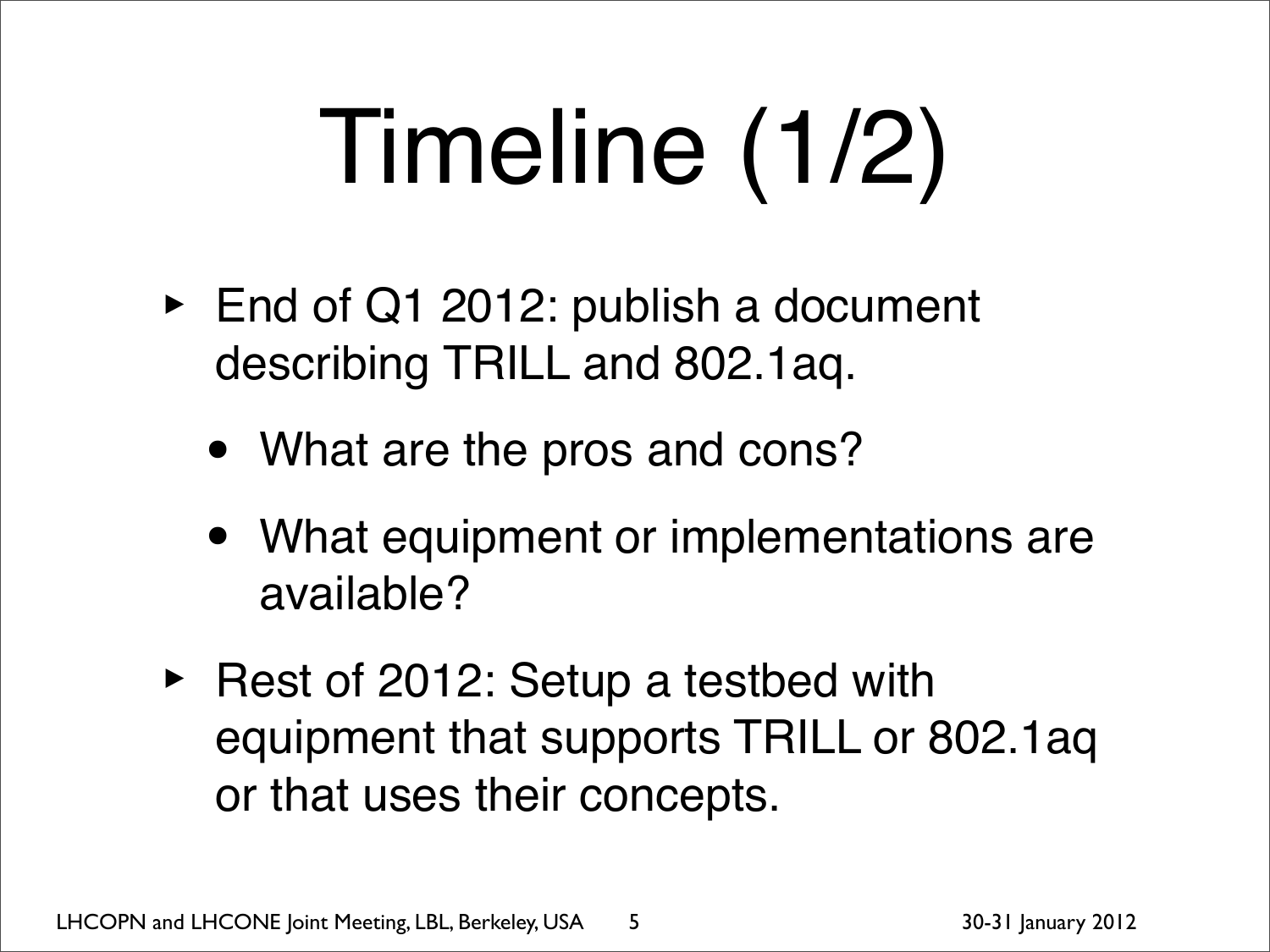# Timeline (2/2)

- ‣ End of 2012: Make a decision:
	- Choose one of the protocols or concepts to explore further
	- *Or* decide this is not the way forward
	- *Or* decide we need more time to make a decision
- ‣ First Half of 2013: Implement concepts in a *next generation* LHCONE service pilot.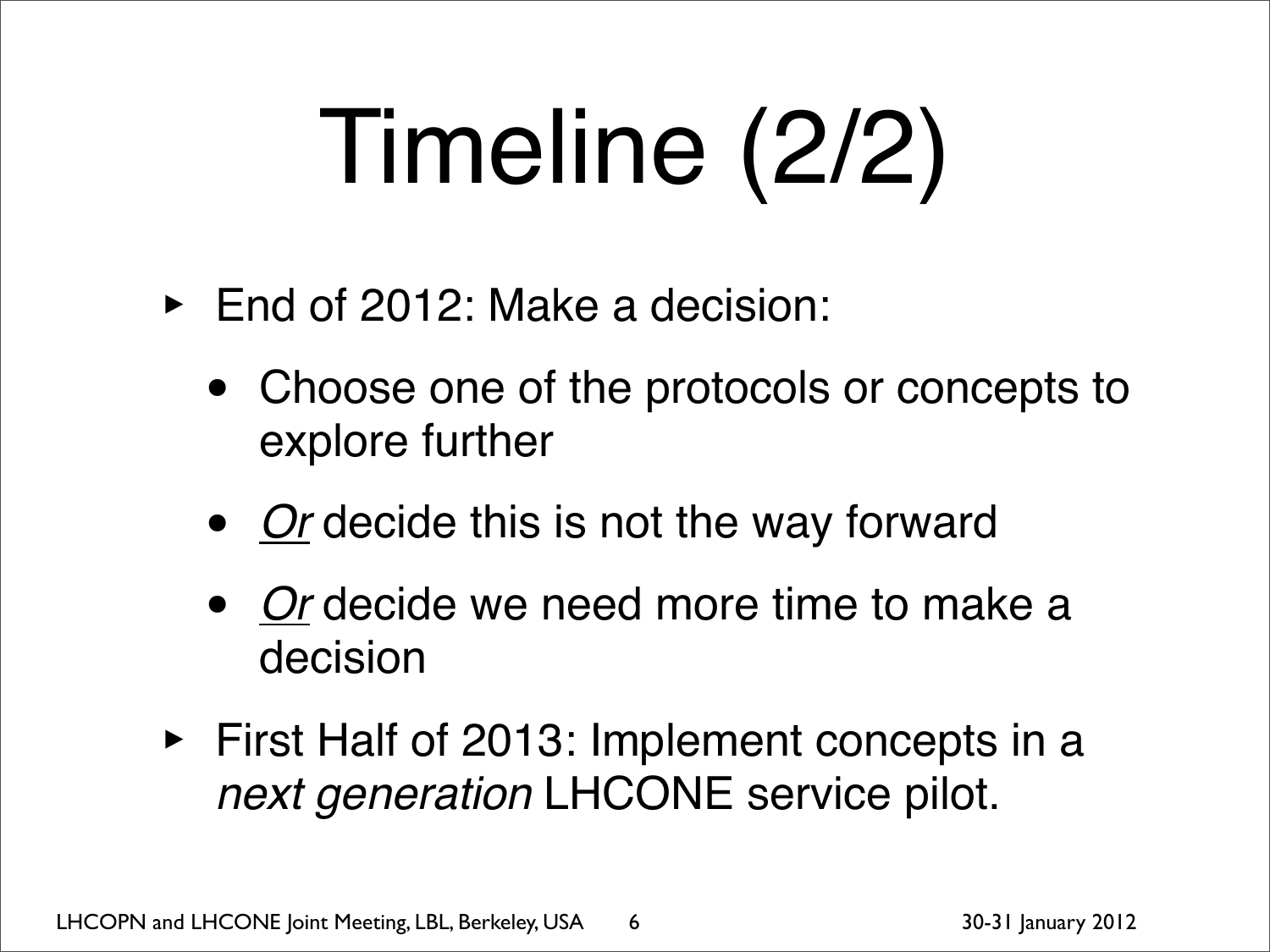#### IETF TRILL

LHCOPN and LHCONE Joint Meeting, LBL, Berkeley, USA 30-31 January 2012 7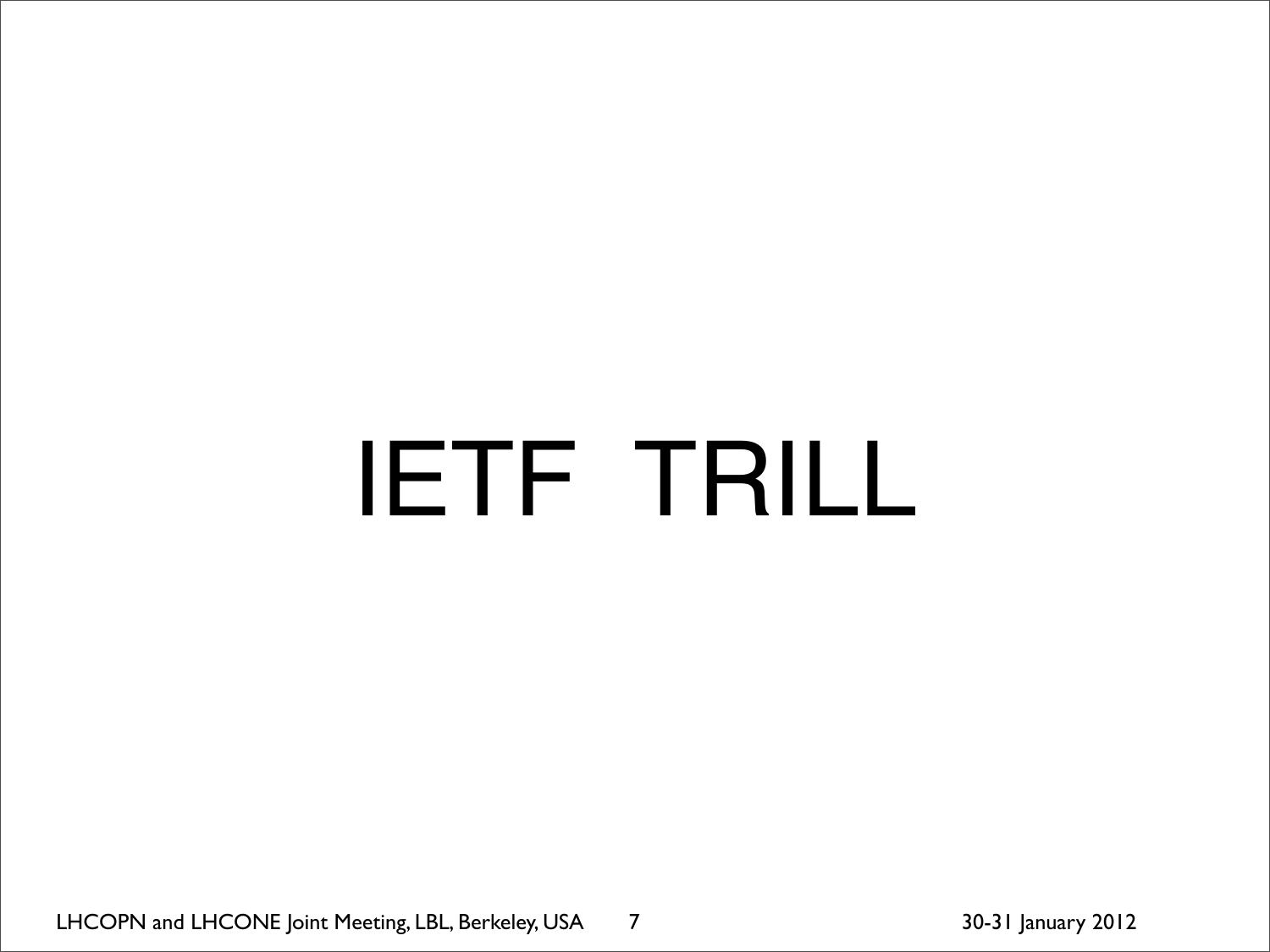## IETF TRILL Basics

- ‣ **TR**ansparent **I**nterconnection of **L**ots of **L**inks
- ‣ IETF Working Group since 2005 (internet area)
- ‣ Chairs: Erik Nordmark (Cisco Systems) & Donald Eastlake 3rd (Huawei Technologies)
- ‣ http://datatracker.ietf.org/wg/trill/charter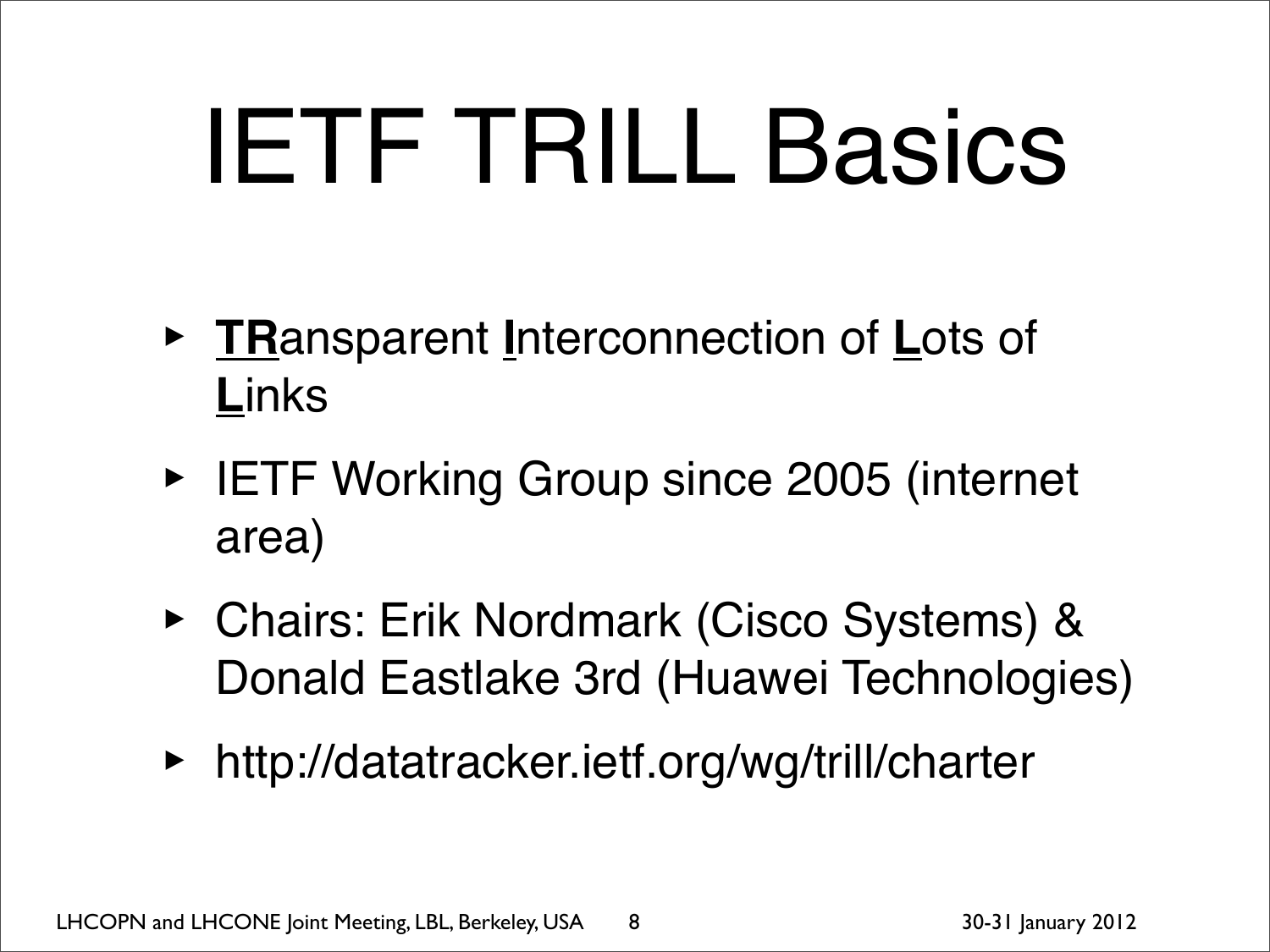## TRILL RFCs

- ‣ RFC 5556 TRILL: Problem and Applicability Statement
- ‣ RFC 6325 RBridges: Base Protocol **Specification**
- ‣ RFC 6327 RBridges: Adjacency
- ‣ RFC 6439 RBridges: Appointed Forwarders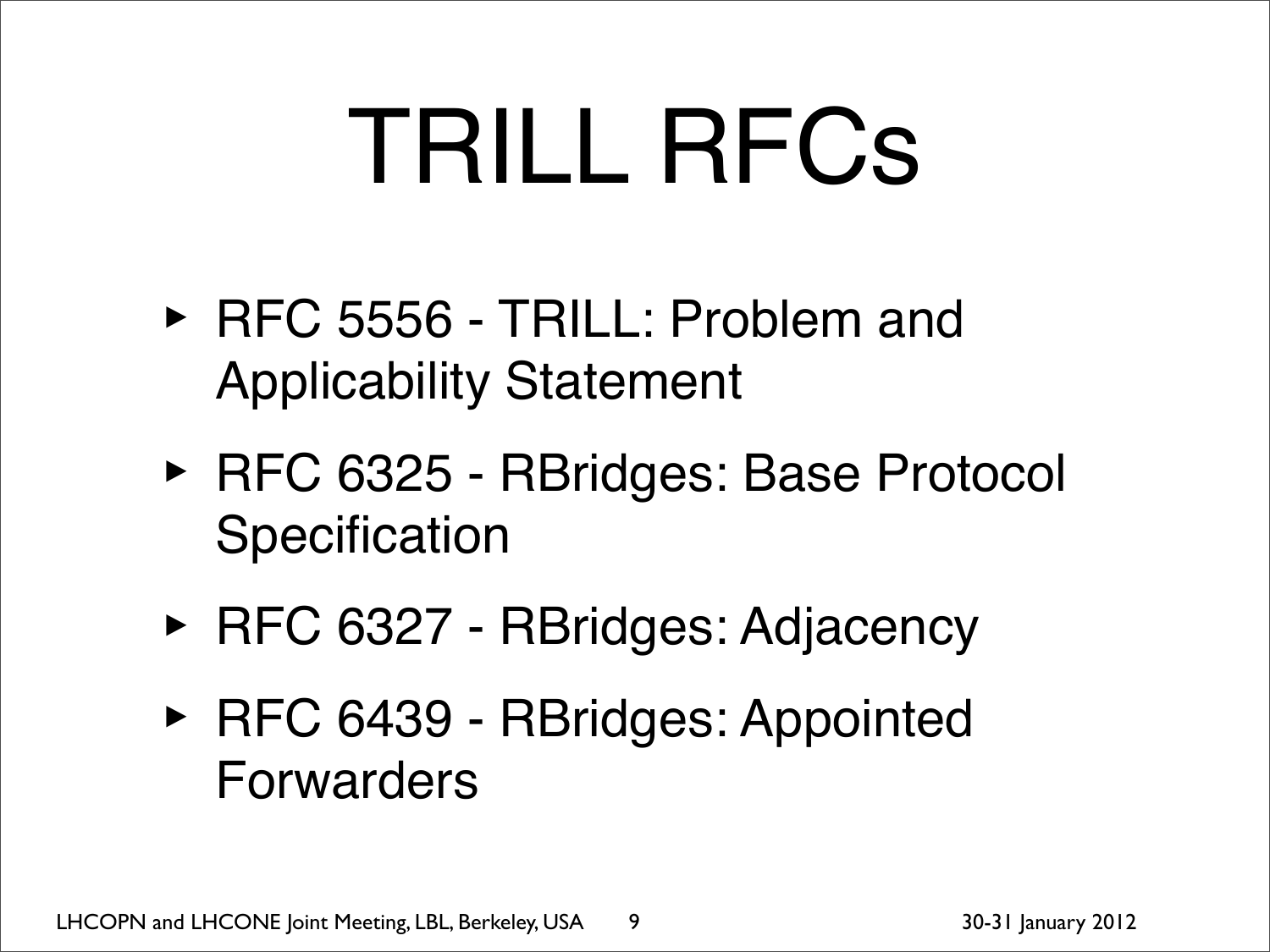## Problem Statement

- ‣ Spanning Tree Limitations
	- Traffic must follow tree instead of shortest path
		- No multipathing possible
	- Slow convergence after topology change
		- sometimes seconds to tens of seconds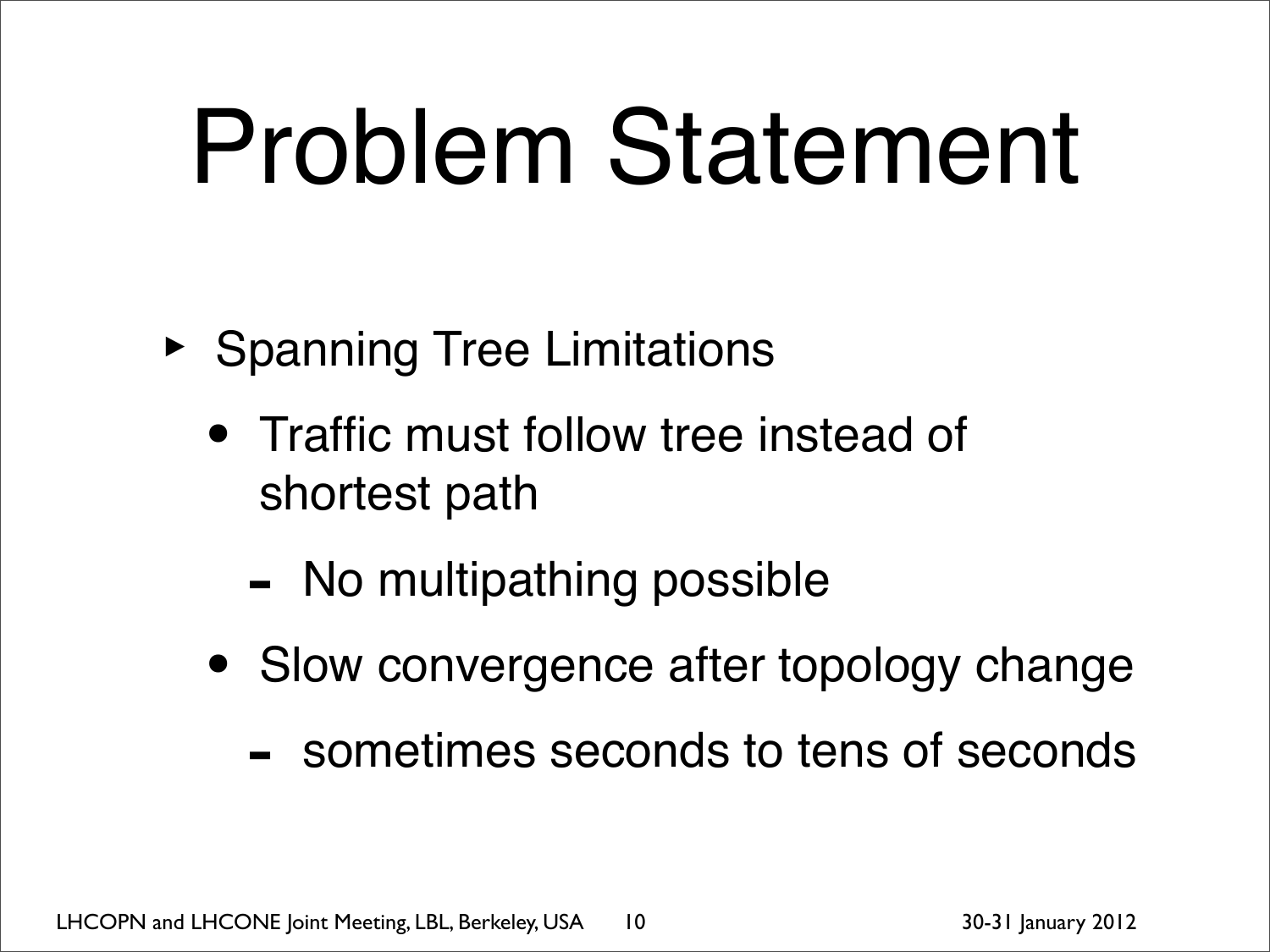# Topology with Loops



LHCOPN and LHCONE Joint Meeting, LBL, Berkeley, USA 11 30-31 January 2012 11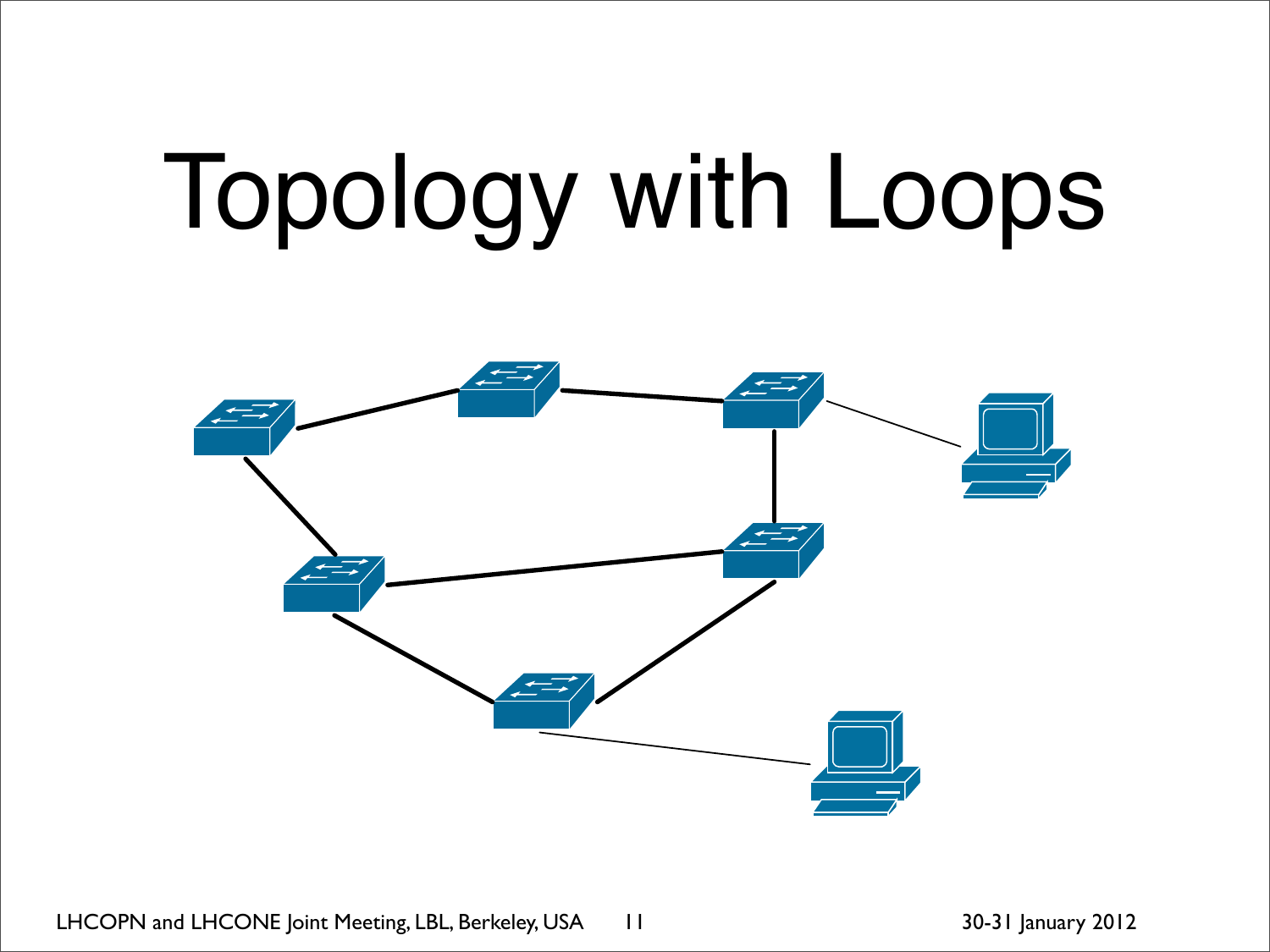## Spanning Tree



LHCOPN and LHCONE Joint Meeting, LBL, Berkeley, USA 12 30-31 January 2012 12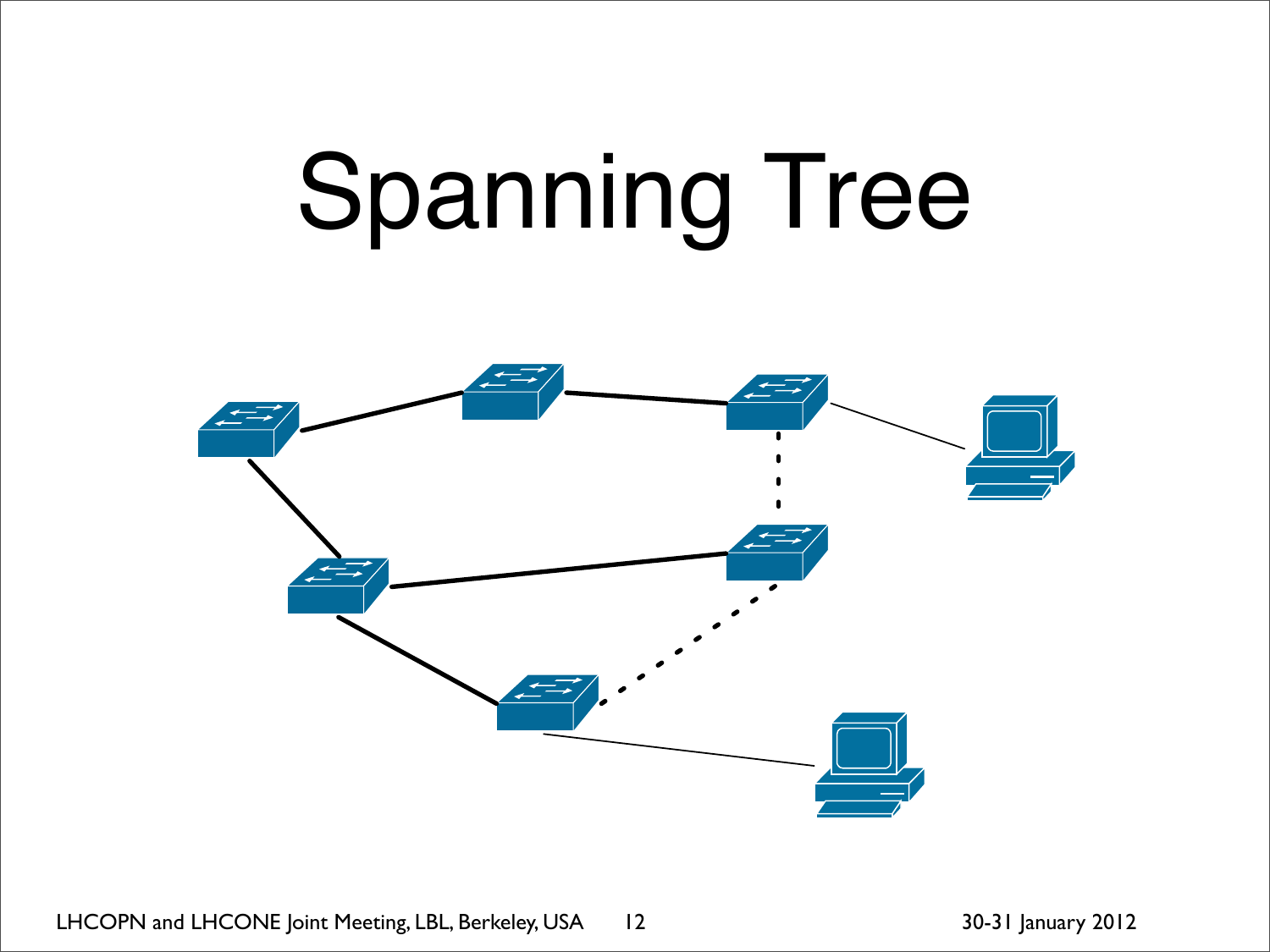#### Sub-optimal Data



LHCOPN and LHCONE Joint Meeting, LBL, Berkeley, USA 13 30-31 January 2012 13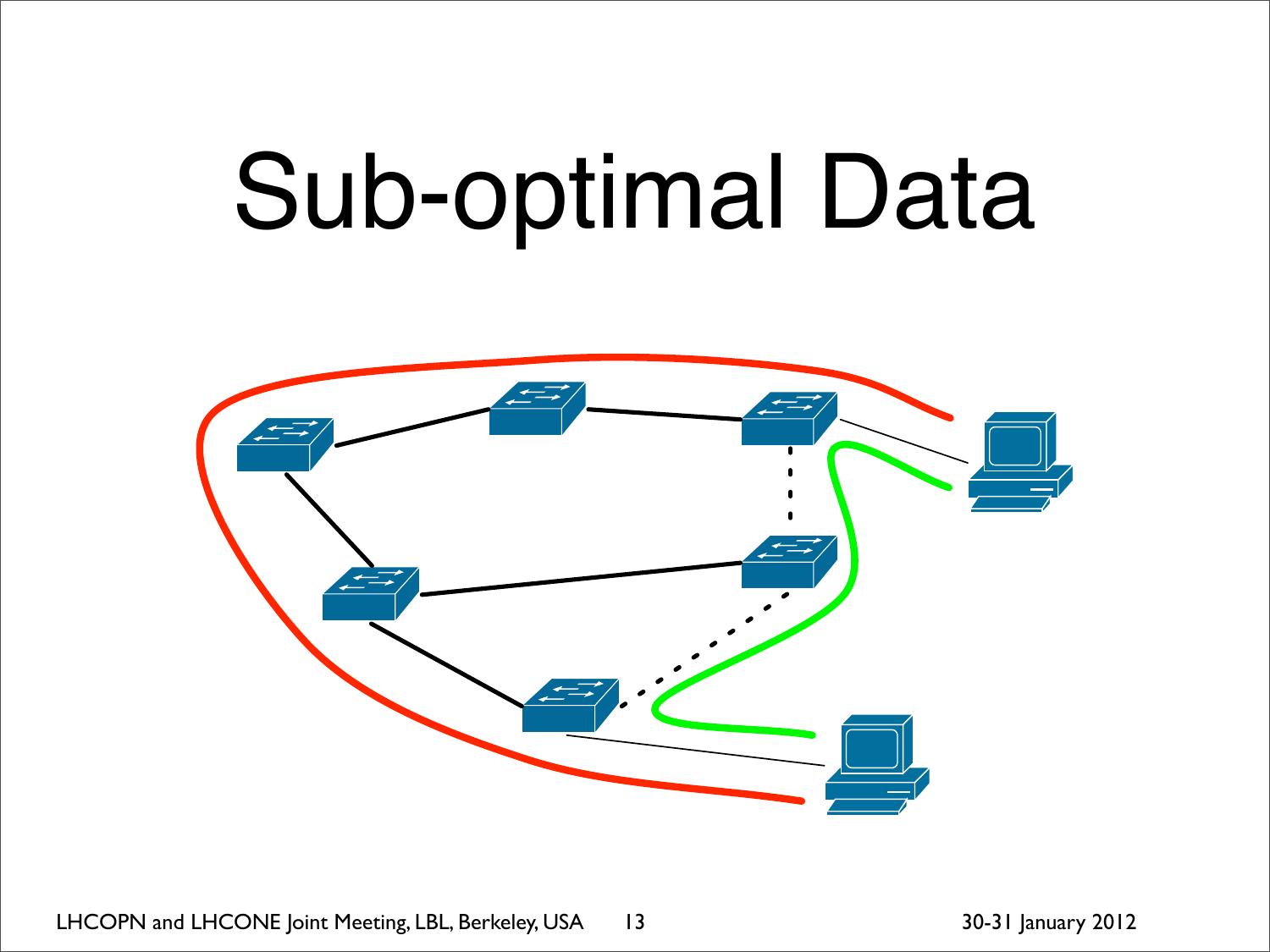## TRILL Solution

- ‣ L2 bridging using IS-IS link state routing
- ‣ Idea of Radia Perlman (inventor of the Spanning Tree Protocol)
- ‣ Building blocks of TRILL are Routing Bridges (RBridges)
- ‣ Encapsulate at ingress => route through domain using IS-IS => decapsulate at egress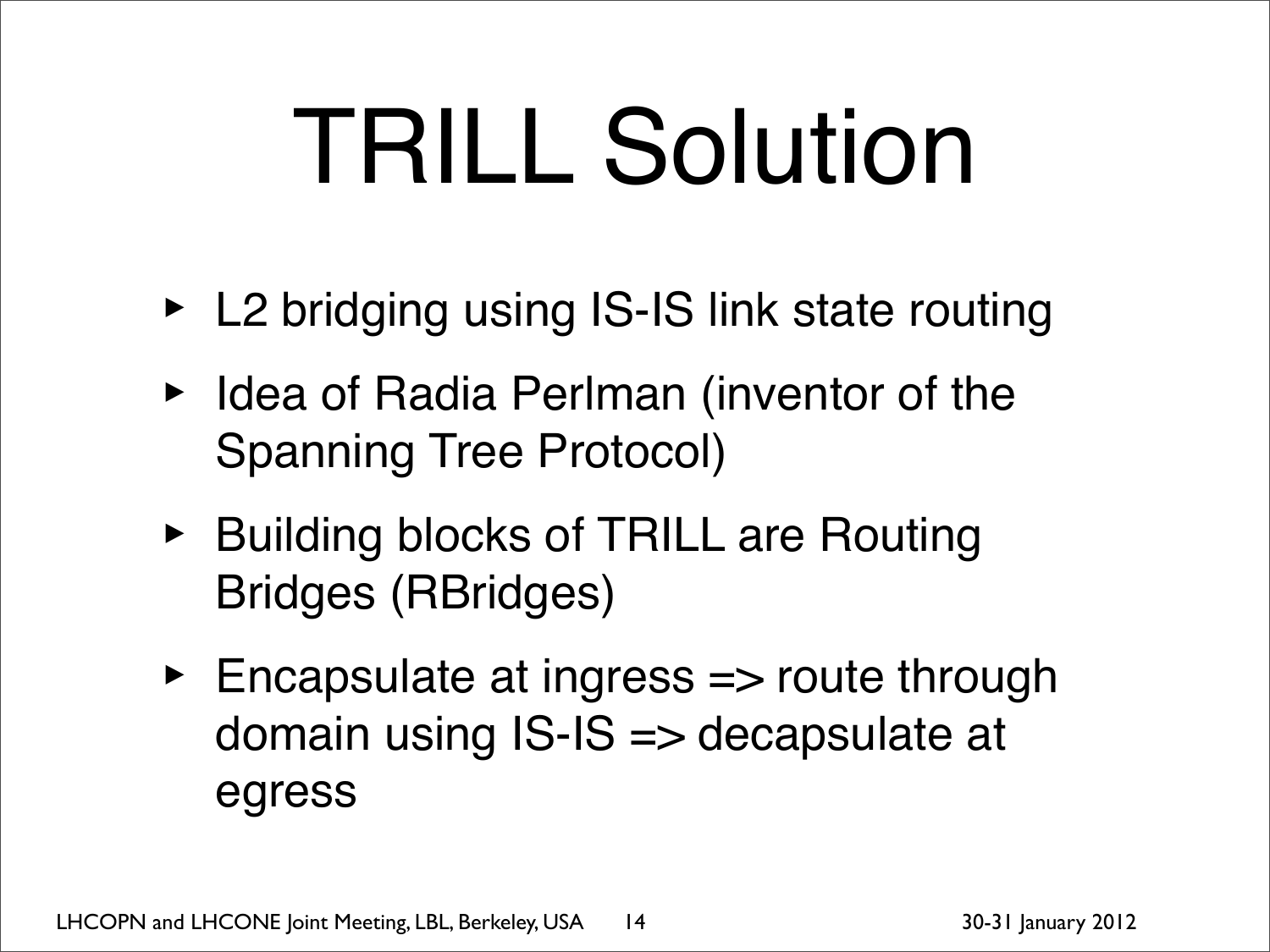# RBridges

- ‣ RBridges provide shortest path forwarding between ingress and egress Rbridge
	- plug and play like switches
	- safe forwarding during temporary loops
	- multipathing support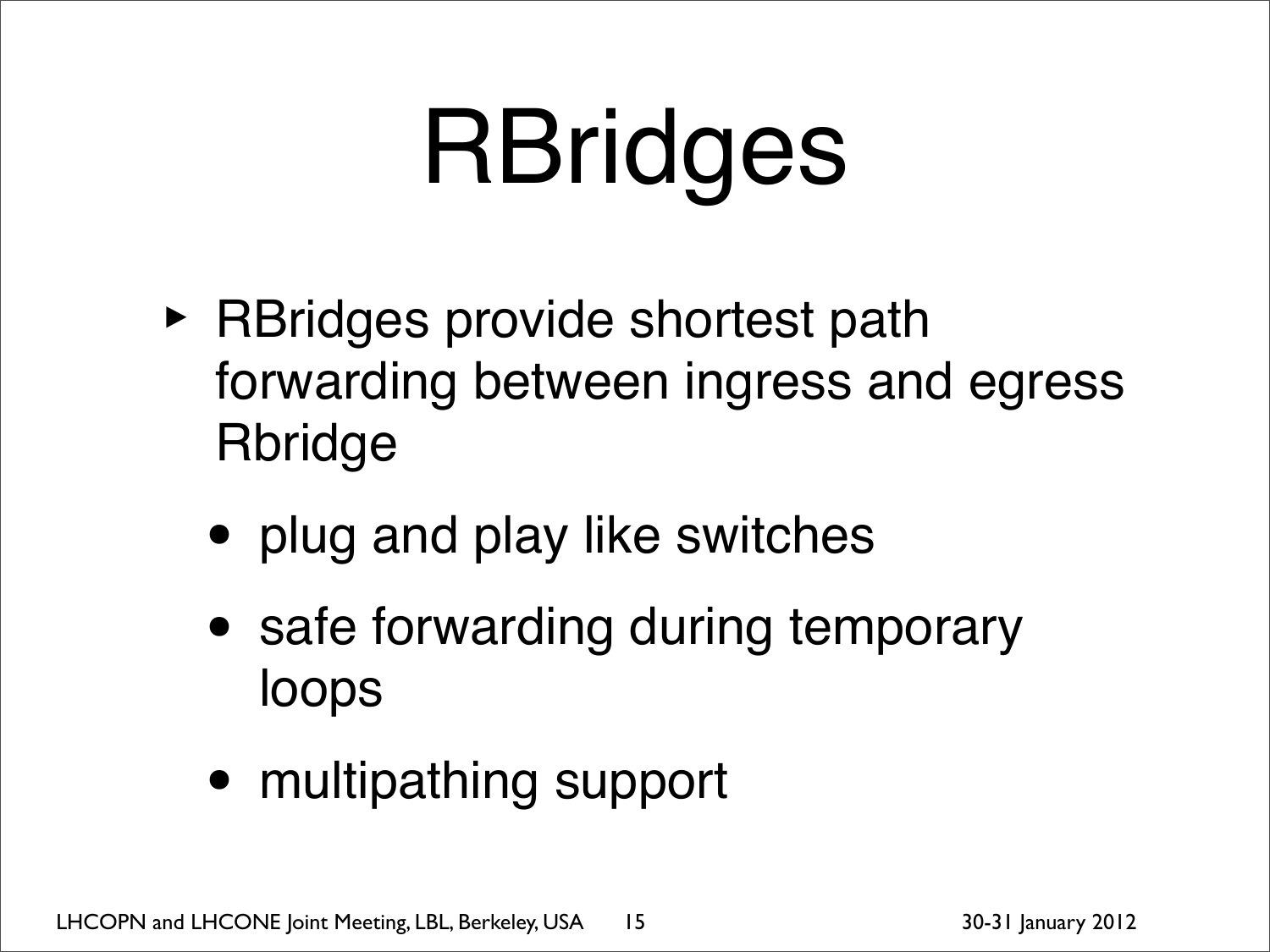### Multipathing



LHCOPN and LHCONE Joint Meeting, LBL, Berkeley, USA 16 30-31 January 2012 16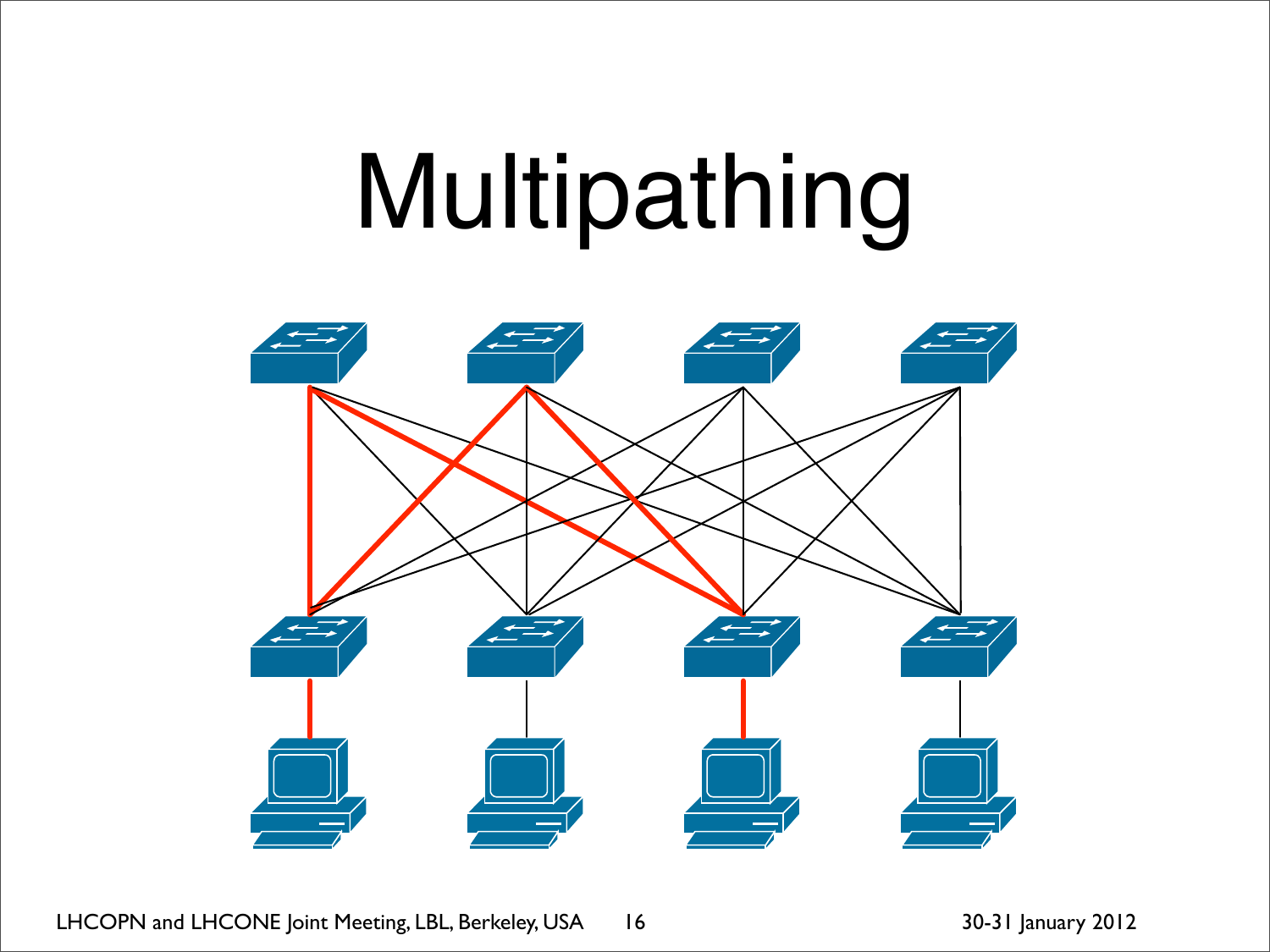# TRILL Frame Types

- ‣ TRILL Data Frames
	- Used for encapsulation of original frames
	- TRILL Ethertype
	- destination is unicast or All-RBridges multicast address
- ‣ TRILL Control Frames
	- Used for IS-IS between RBridges
	- L2-IS-IS Ethertype
	- Destination is All-IS-IS-RBridges multicast address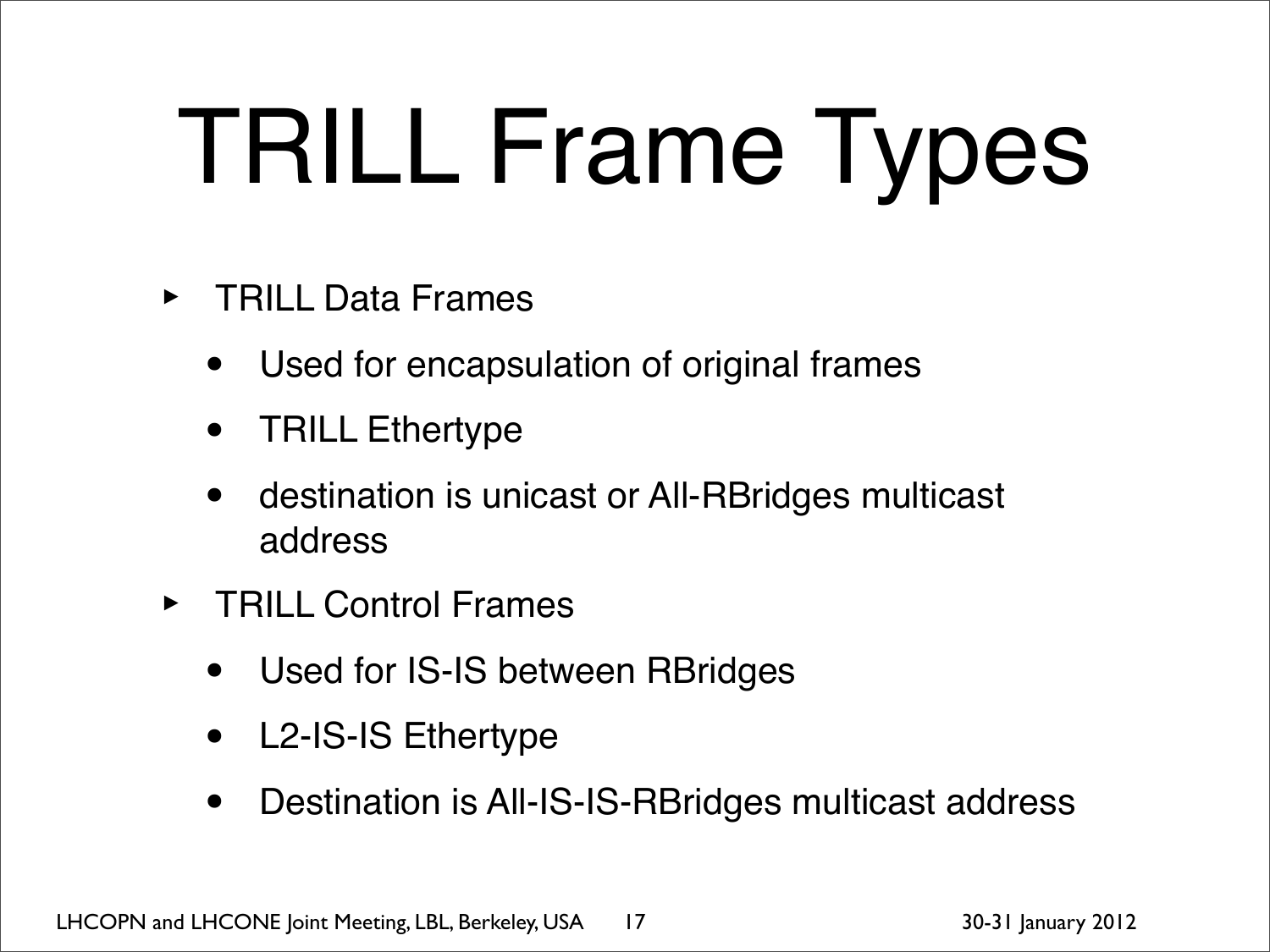#### TRILL Frame Format



\*) VLAN is optional

LHCOPN and LHCONE Joint Meeting, LBL, Berkeley, USA 18<br>30-31 January 2012 18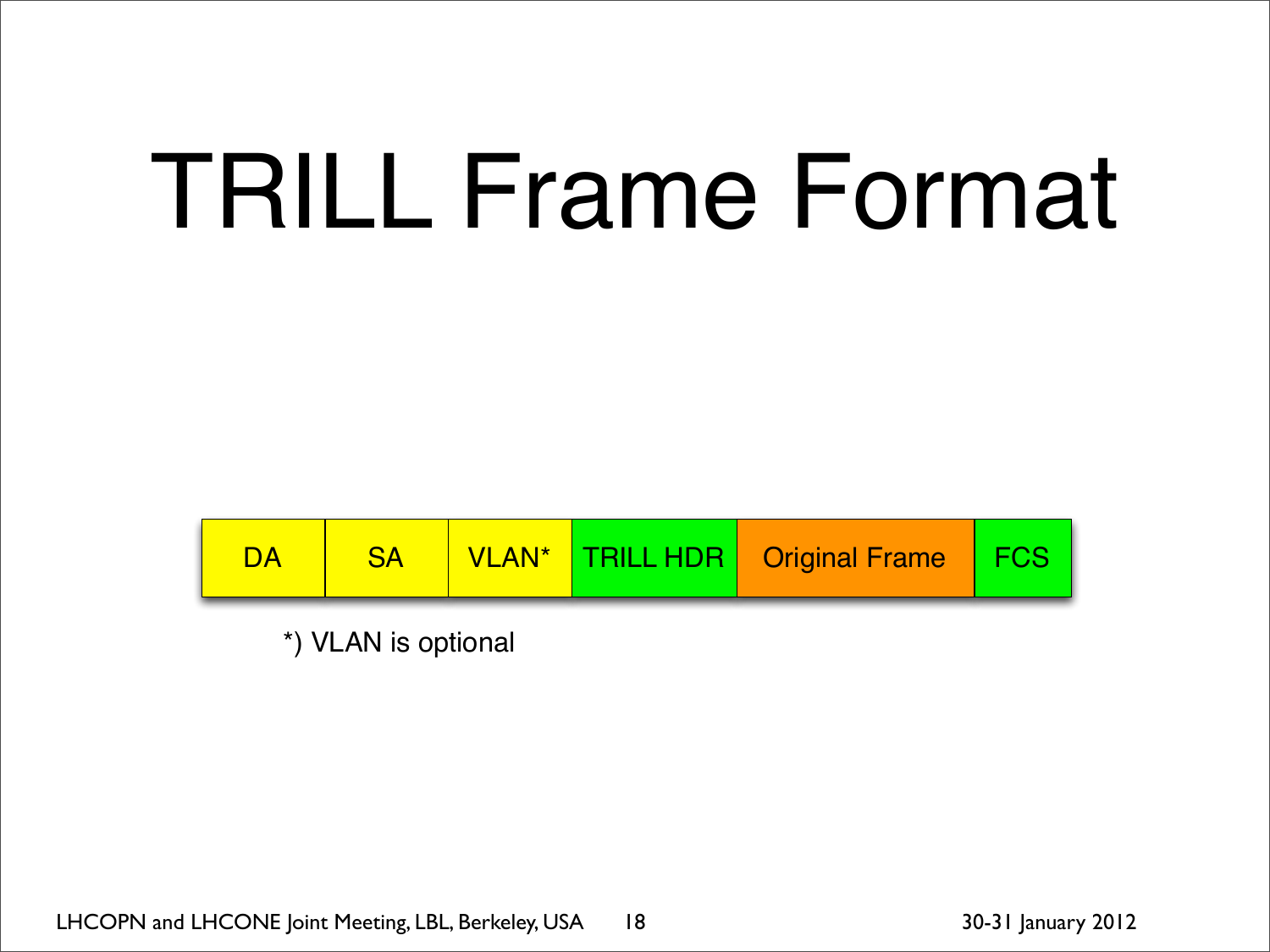#### TRILL Header

| <b>TRILL Ethertype</b>         |                                 |  | M | $\big \bigcirc$ pLen | Hop |
|--------------------------------|---------------------------------|--|---|----------------------|-----|
| <b>Egress RBridge Nickname</b> | <b>Ingress RBridge Nickname</b> |  |   |                      |     |

| <b>Ethertype</b>     | 16 bit |
|----------------------|--------|
| V: Version           | 2 bit  |
| R: Reserved          | 2 bit  |
| M: Multi-DST         | 1 bit  |
| <b>Option Length</b> | 5 bit  |
| Hop                  | 6 bit  |
| <b>Nicknames</b>     | 16 bit |
|                      |        |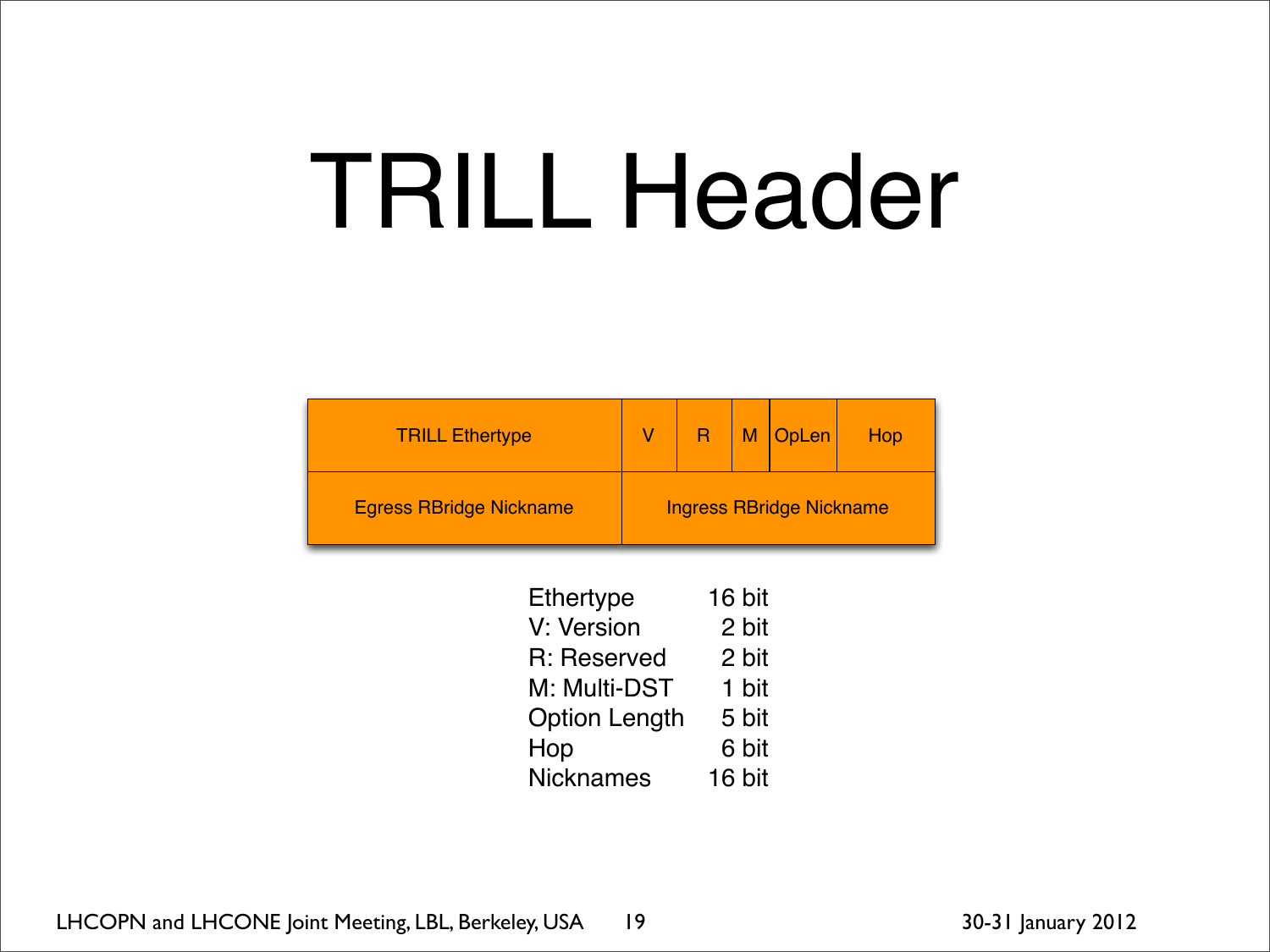## TRILL Forwarding



LHCOPN and LHCONE Joint Meeting, LBL, Berkeley, USA 20 30-31 January 2012 20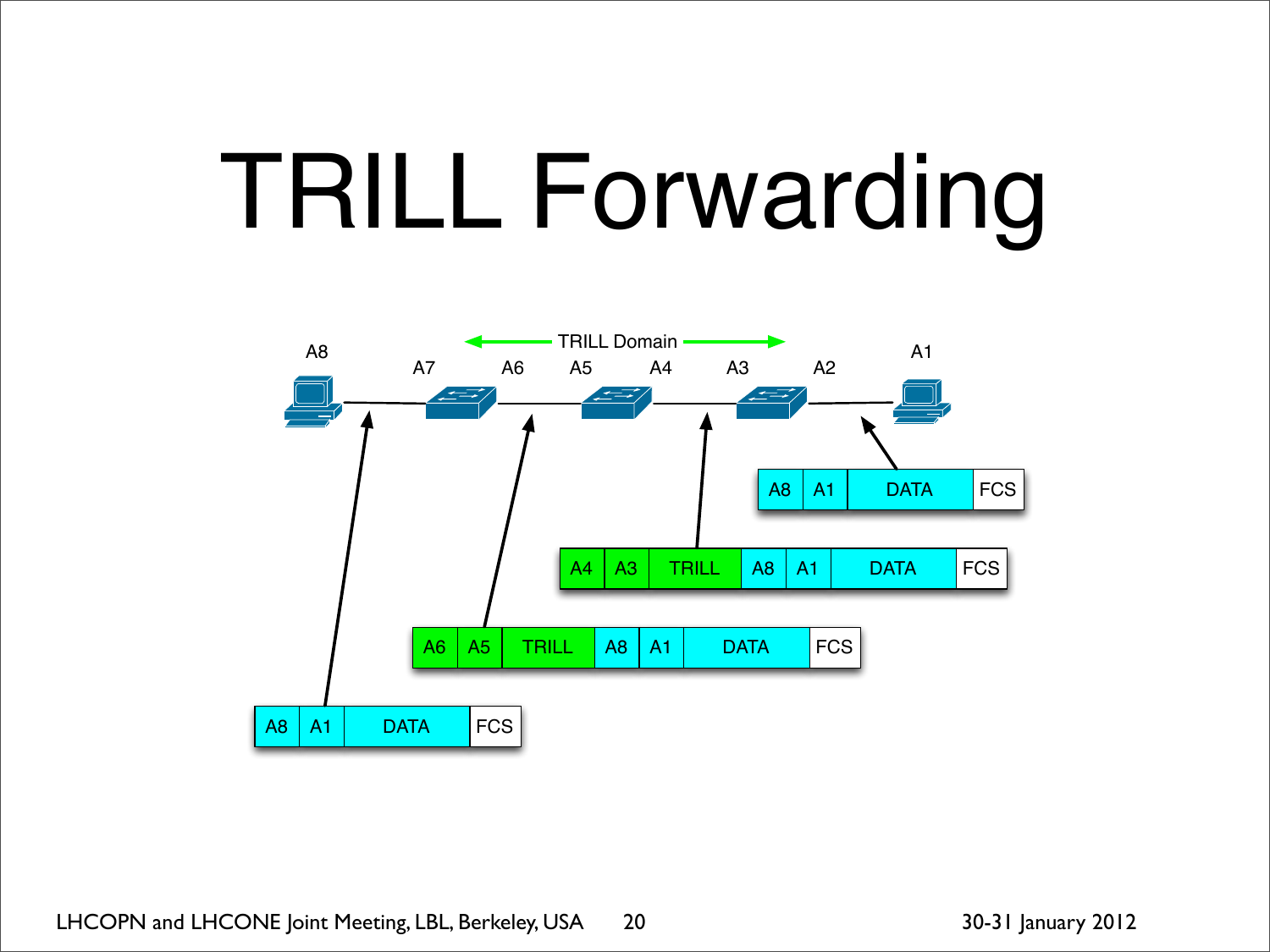## TRILL Unicast Forwarding

- ‣ IS-IS Hello Frames for topology discovery
- ‣ IS-IS reliable flooding to distribute global link-state database
- ‣ Unicast frames are forwarded hop by hop
- ‣ Hop count decremented at each hop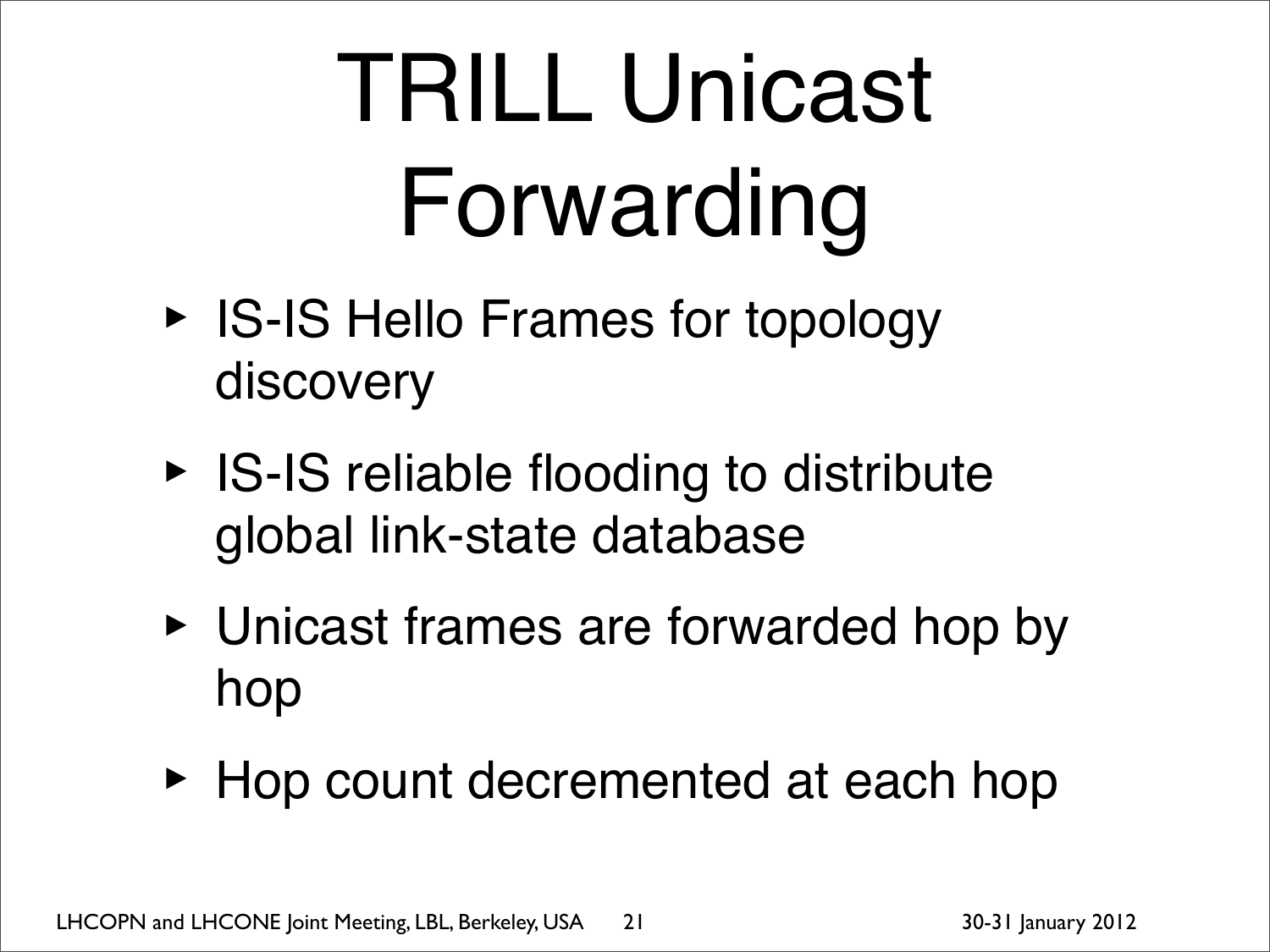#### TRILL Multi-Destination

- ‣ Used for broadcast, multicast and unknown unicast
- ‣ Forwarded on a distribution tree selected by ingress RBridge
- ‣ Reverse Path Forwarding Check performed by each RBridge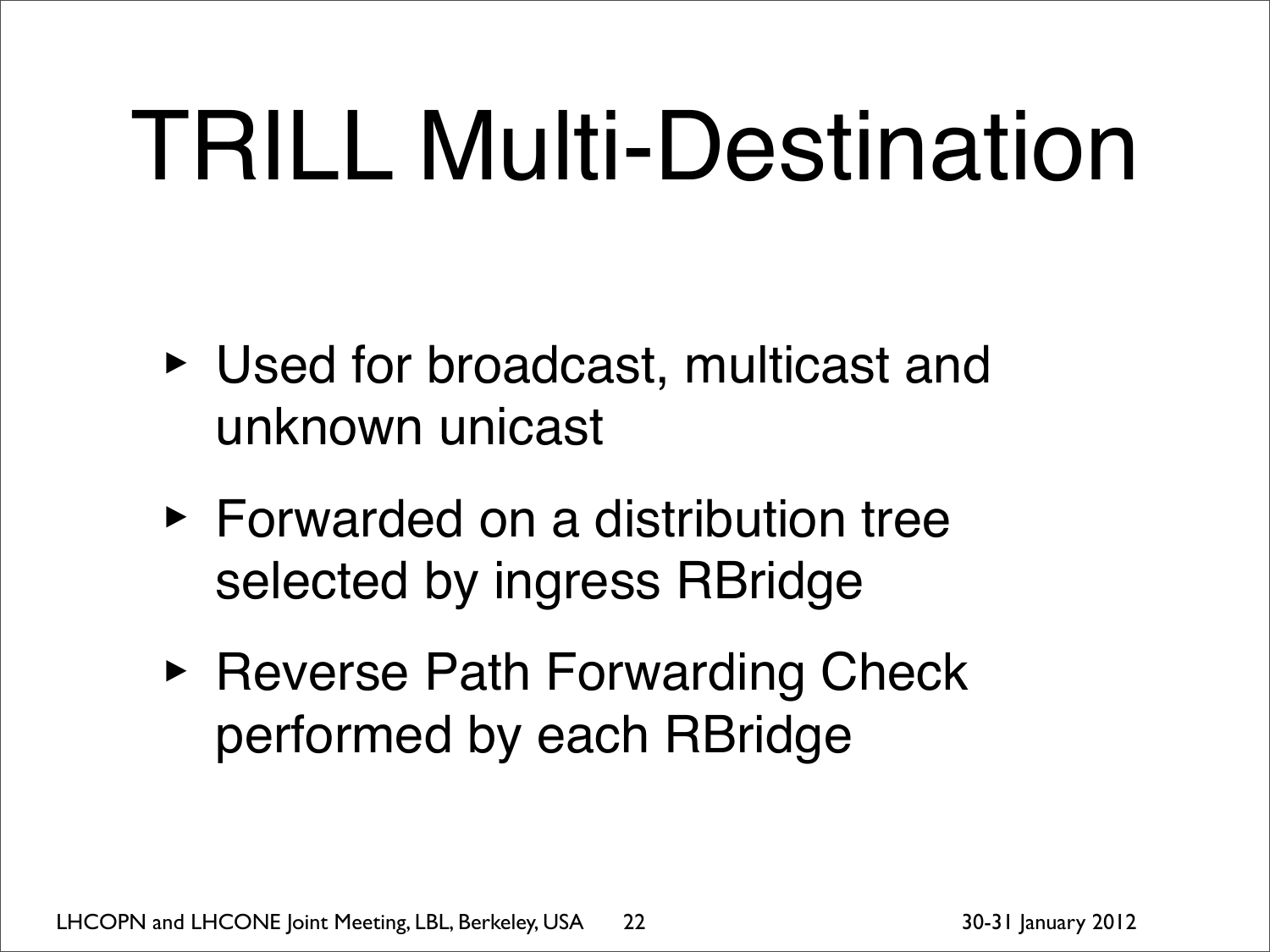# IEEE 802.1aq

LHCOPN and LHCONE Joint Meeting, LBL, Berkeley, USA 23 30-31 January 2012 23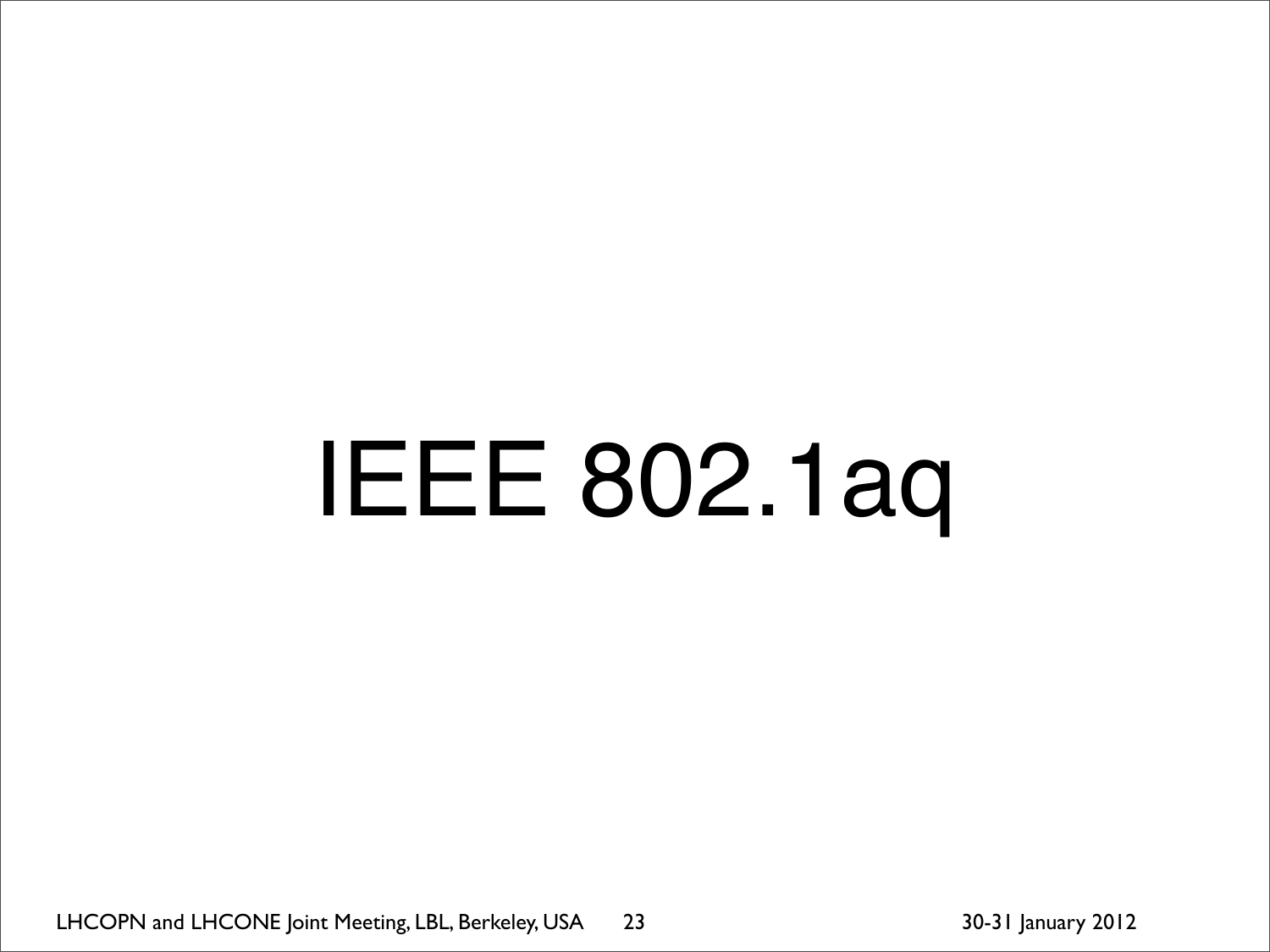# IEEE 802.1aq Basics

- ‣ Shortest Path Bridging
- ‣ Extension on either 802.1ad (Q-in-Q) or 802.1ah (Provider Backbone Bridges aka MAC-in-MAC)
- ‣ Uses IS-IS with minor TLV extensions
- ‣ Multiple shortest equal cost paths for both unicast and multicast (max 16)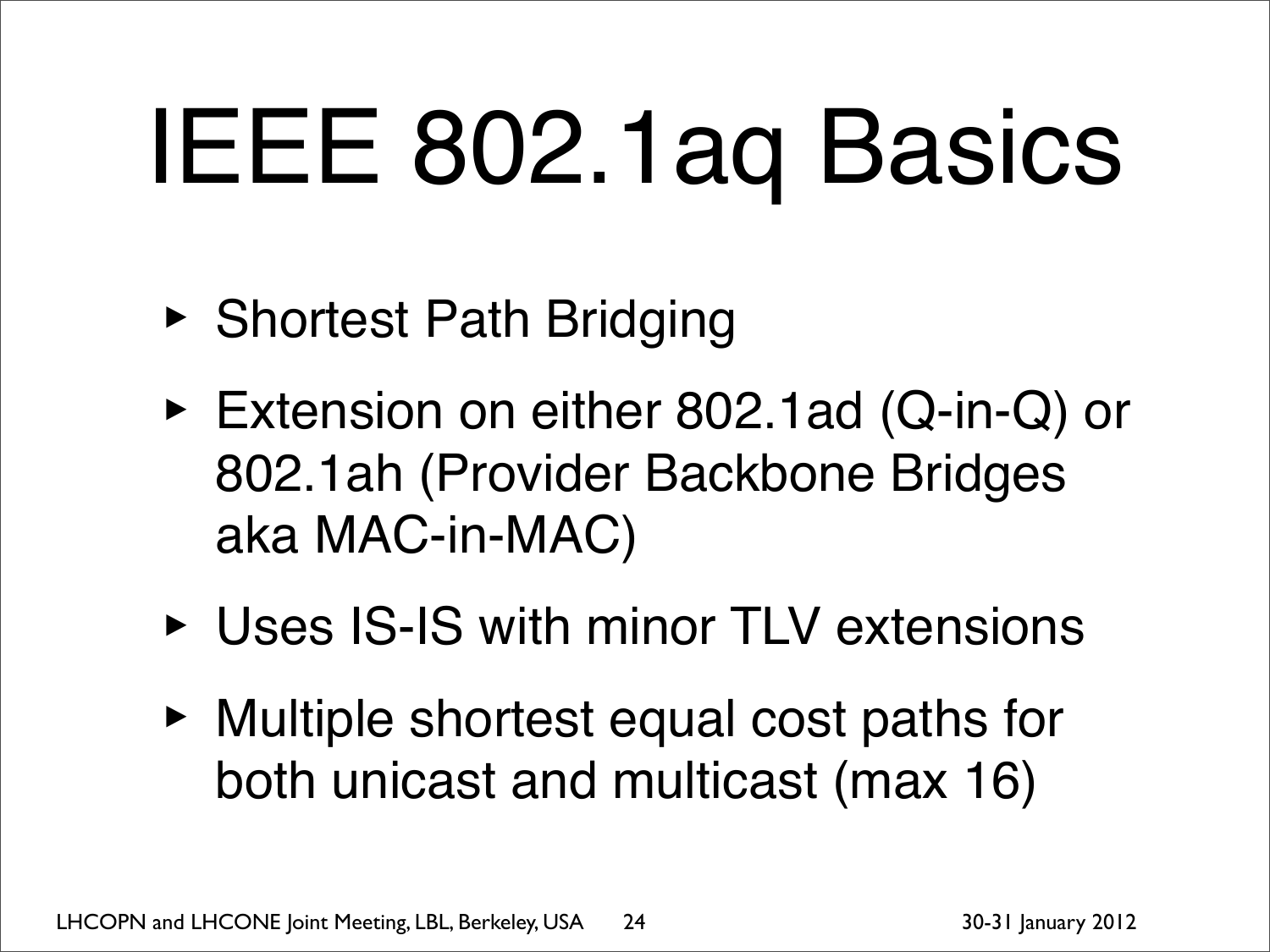#### Ethernet Evolution



LHCOPN and LHCONE Joint Meeting, LBL, Berkeley, USA 25 30-31 January 2012 25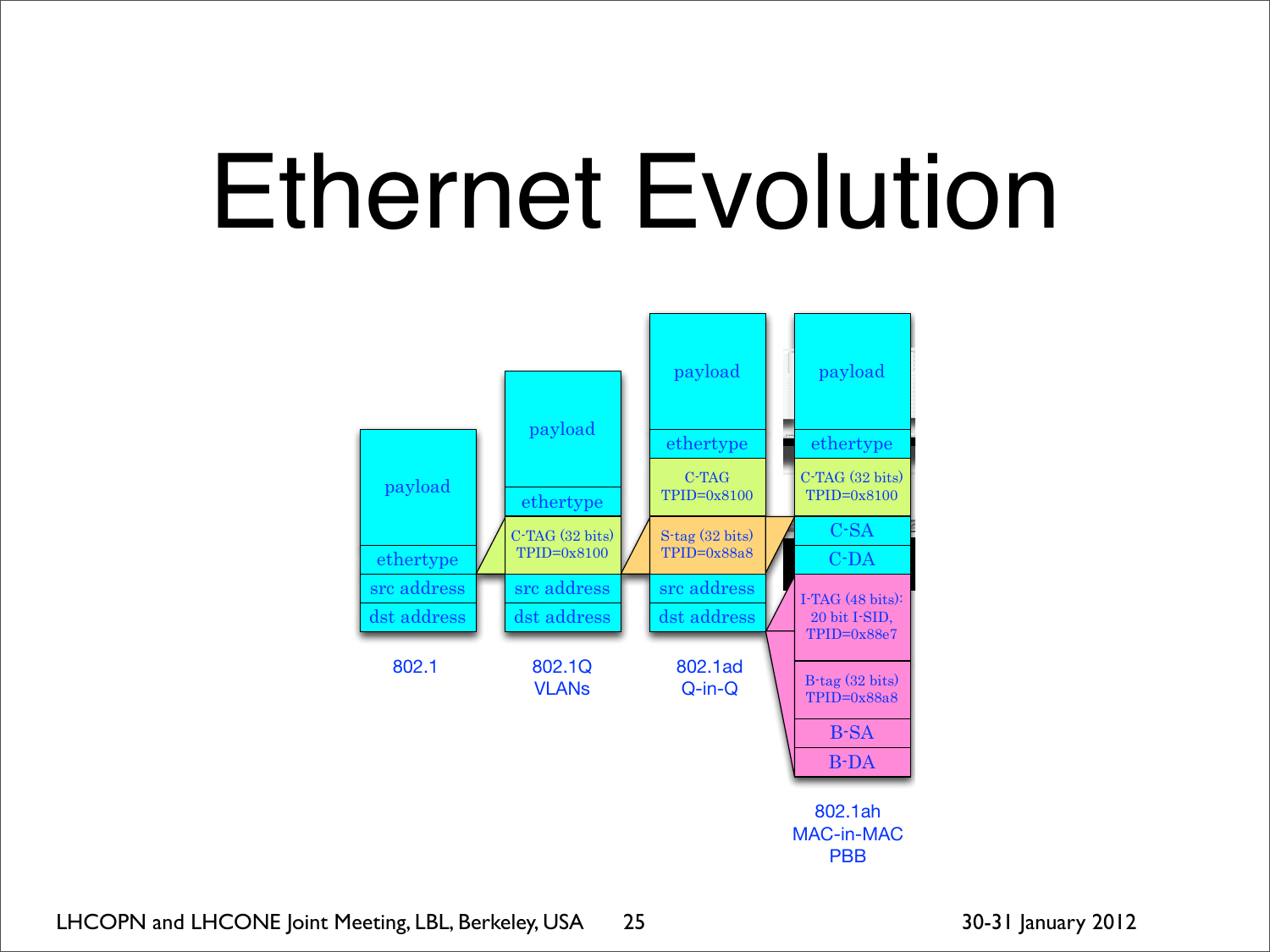## IEEE 802.1ad

- ‣ aka Q-in-Q
- ‣ additional VLAN tag
- ‣ Separation between customer and provider VLAN tag space
- ‣ Outer provider S-Tag
- Inner customer C-Tag
- ‣ Customer MAC addresses still learned at all provider switches
- Limited to 4K "services" (identified by S-Tag)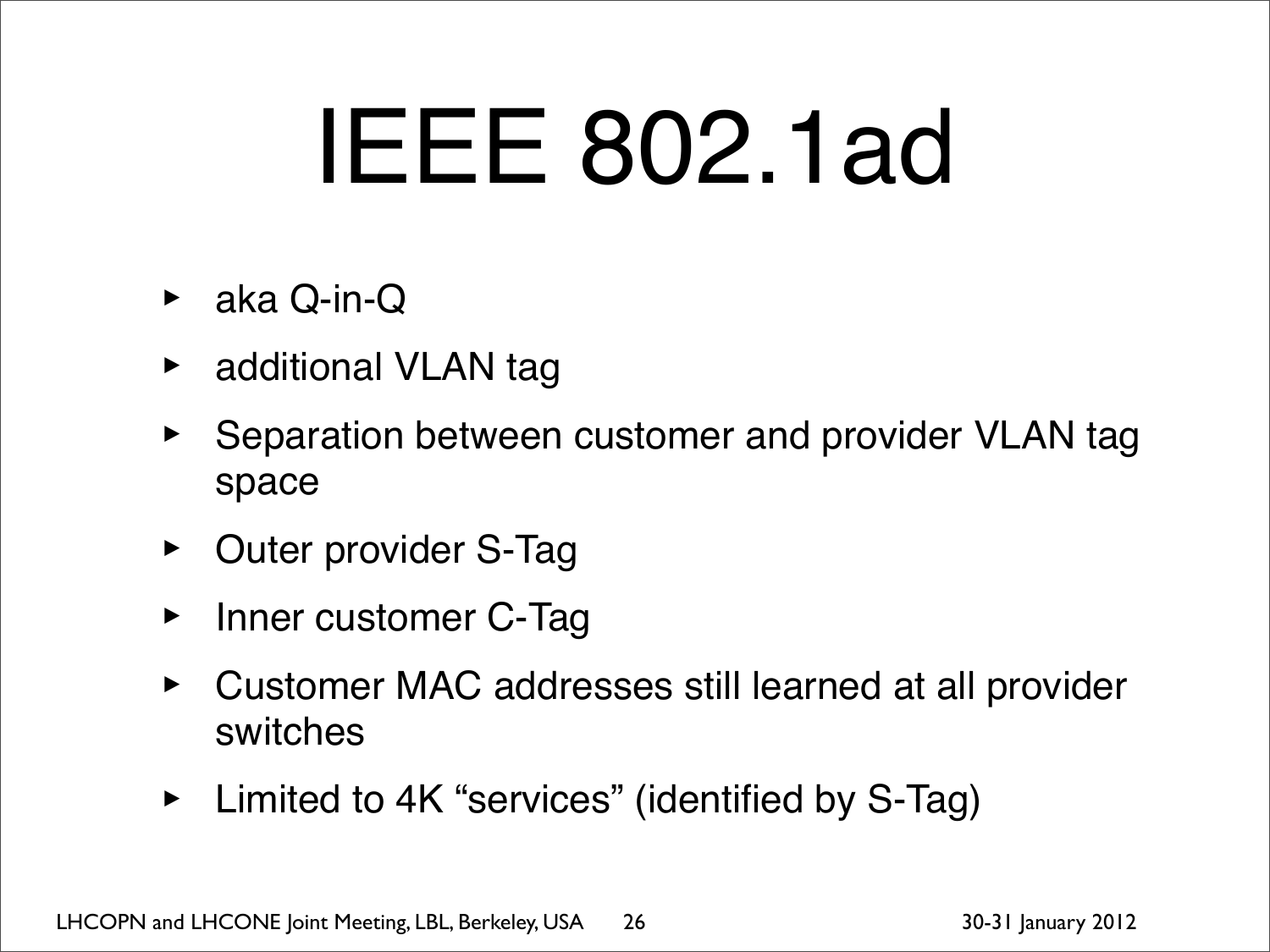#### IEEE 802.1ah

- ‣ aka Provider Backbone Bridges
- aka MAC-in-MAC
- ‣ Encapsulate customer frame with provider Ethernet header
- Introduction of 20-bit I-SID
- ‣ 2^20 "services" (identified by I-SID)
- ‣ Customer MAC addresses only learned at ingress, not by switches within the provider network
- Outer MAC src/dst address (B-MAC) used to identify edge switches
- ‣ Switching within backbone based on B-MAC address of egress switch and backbone VLAN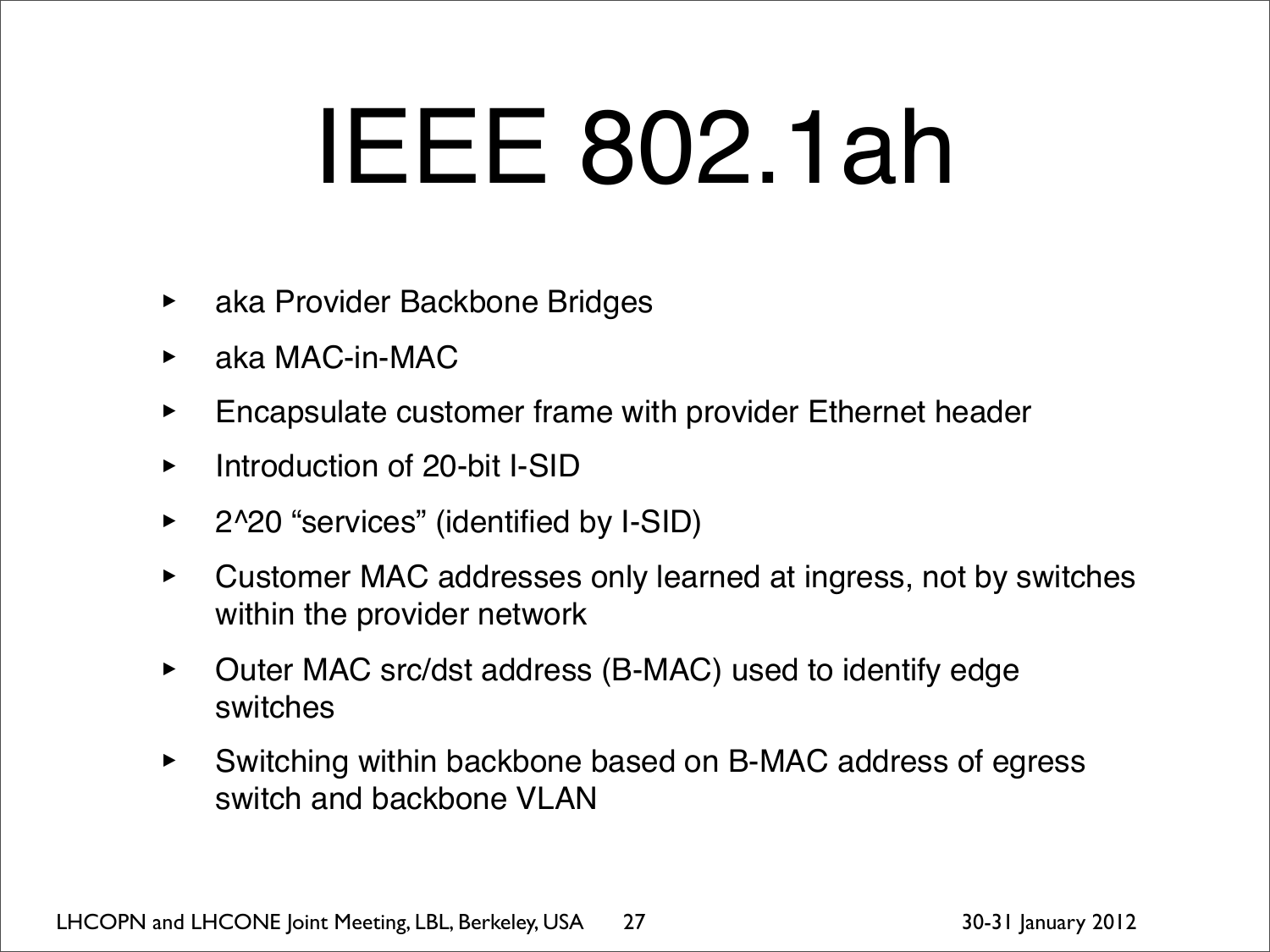#### 802.1ah encap/decap



LHCOPN and LHCONE Joint Meeting, LBL, Berkeley, USA 28 30-31 January 2012 28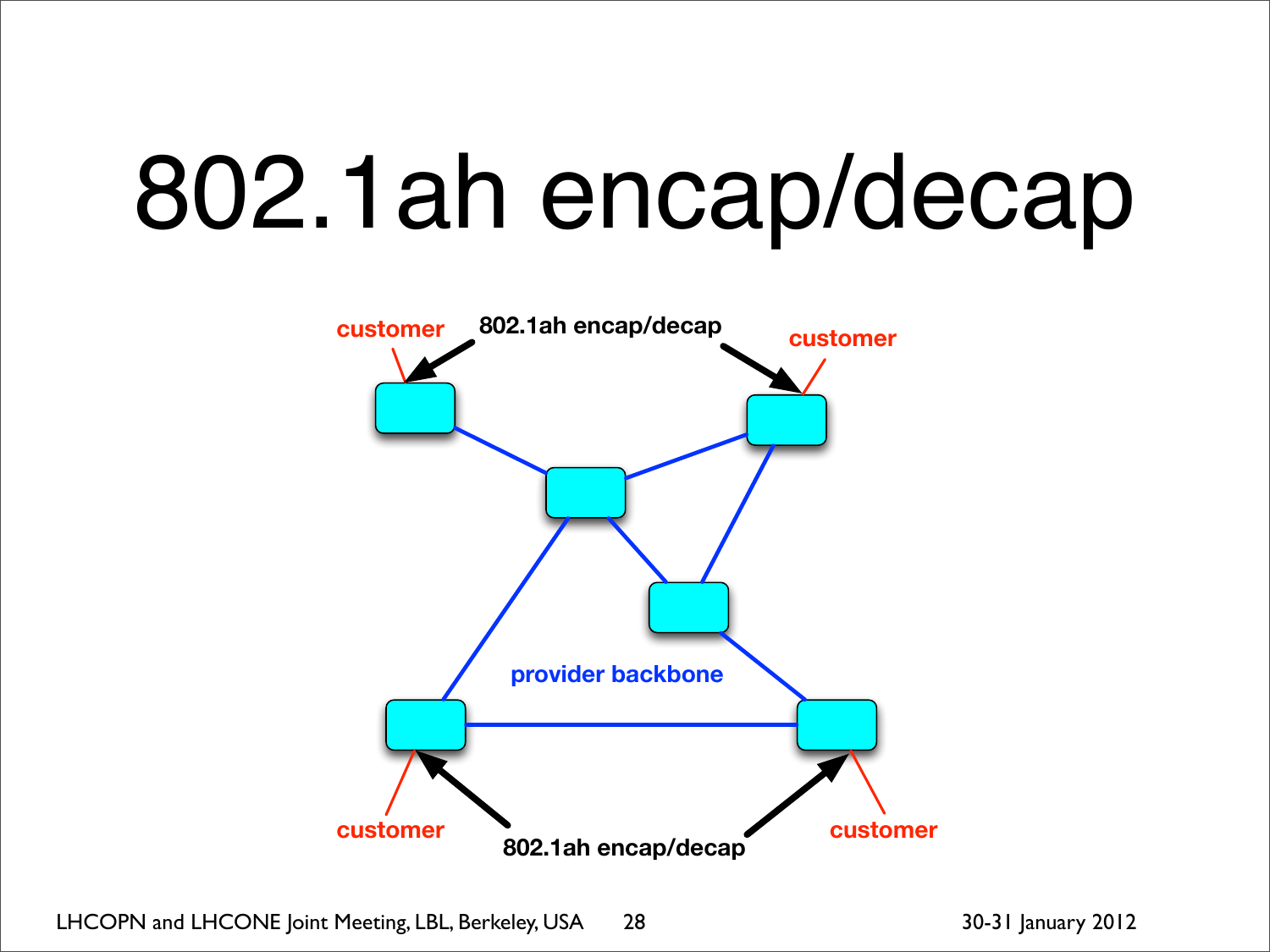## IEEE 802.1aq

- ‣ aka Shortest Path Bridging (SPB)
- ‣ SPBV (SPB-VID): extension to 802.1ad
- ‣ SPBM (SPB-MAC): extension to 802.1ah
- ‣ Most effort seems to go into SPBM
- ‣ B-MAC not learned but distributed via control plane
- Route to egress switch (B-MAC) via shortest path
- ‣ Forward and reverse path for unicast and multicast are symmetric
- ‣ IEEE 802.1ag OAM for Connectivity Fault Management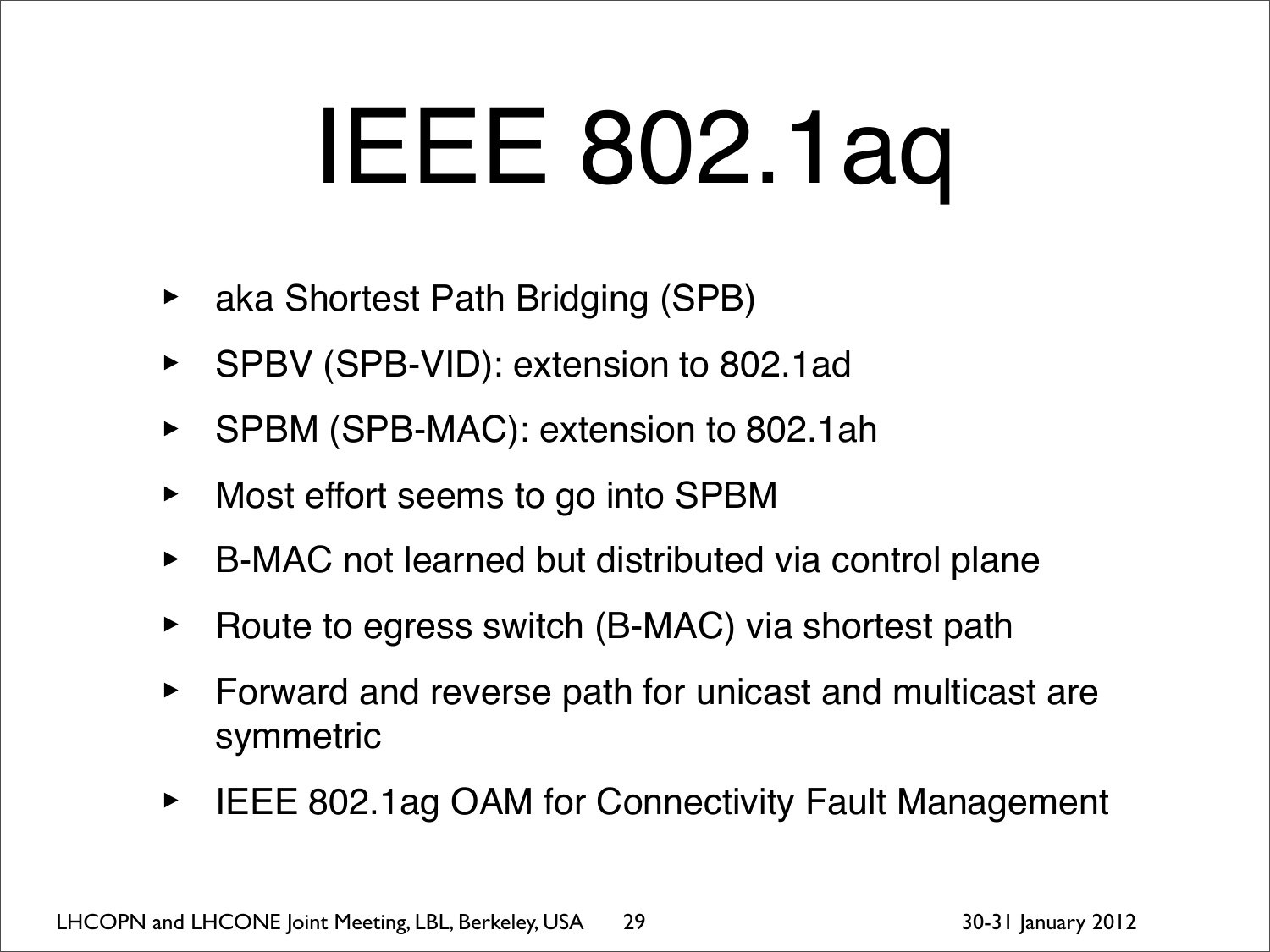# IEEE 802.1ag

- $\blacktriangleright$  (this is ag, not aq)
- ‣ OAM protocol with normal Ethernet frames (Ethertype 0x8902)
- Three message types:
	- Loopback Message and Reply (LBM/LBR)
	- Link Trace Message and Reply (LTM/LTR)
	- Continuity Check Messages (CCM)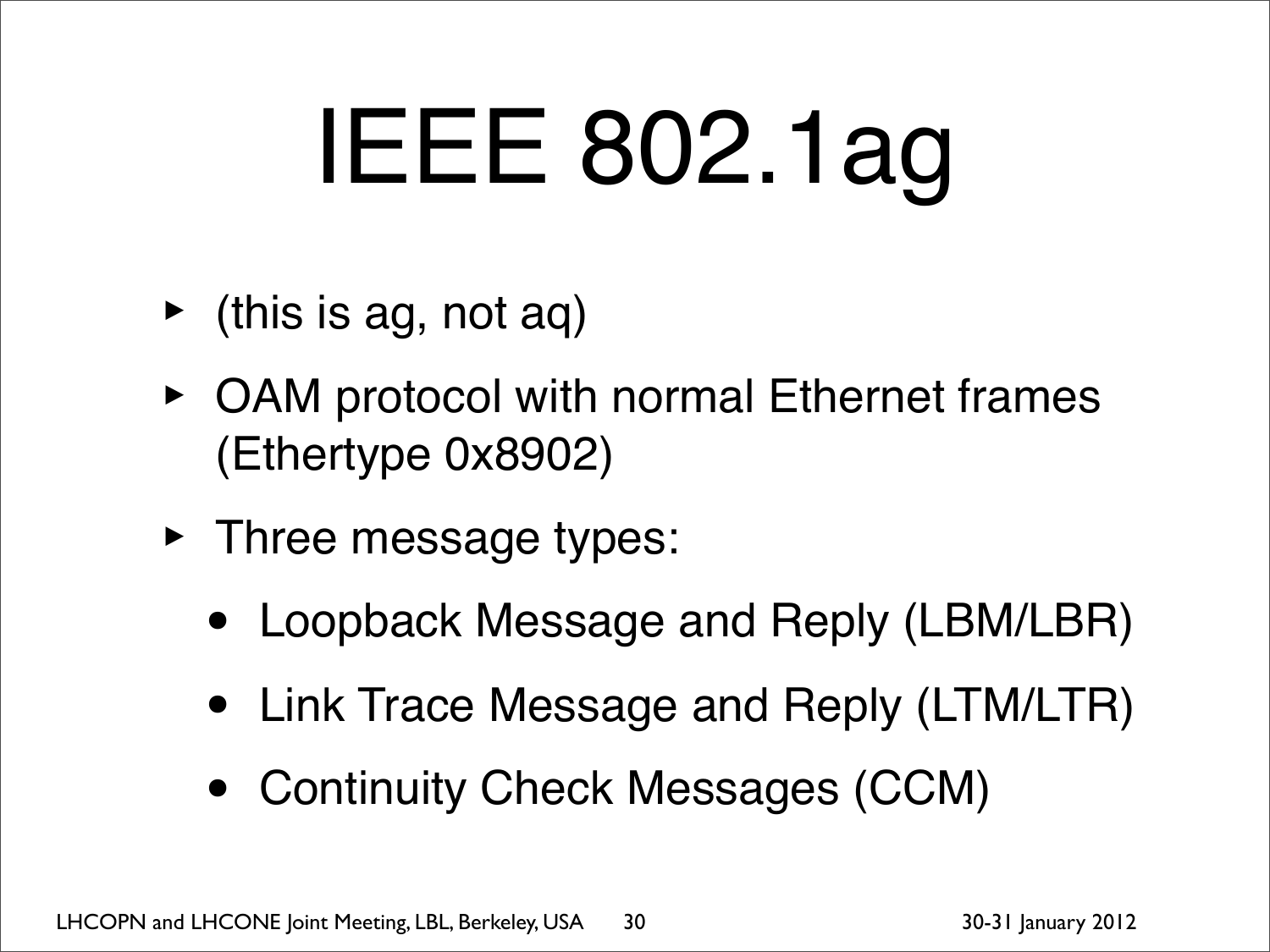## Loopback

- ‣ Loopback Message and Reply (LBM/ LBR)
	- ping to MAC address
	- similar to IP ping
	- unicast Message, unicast Reply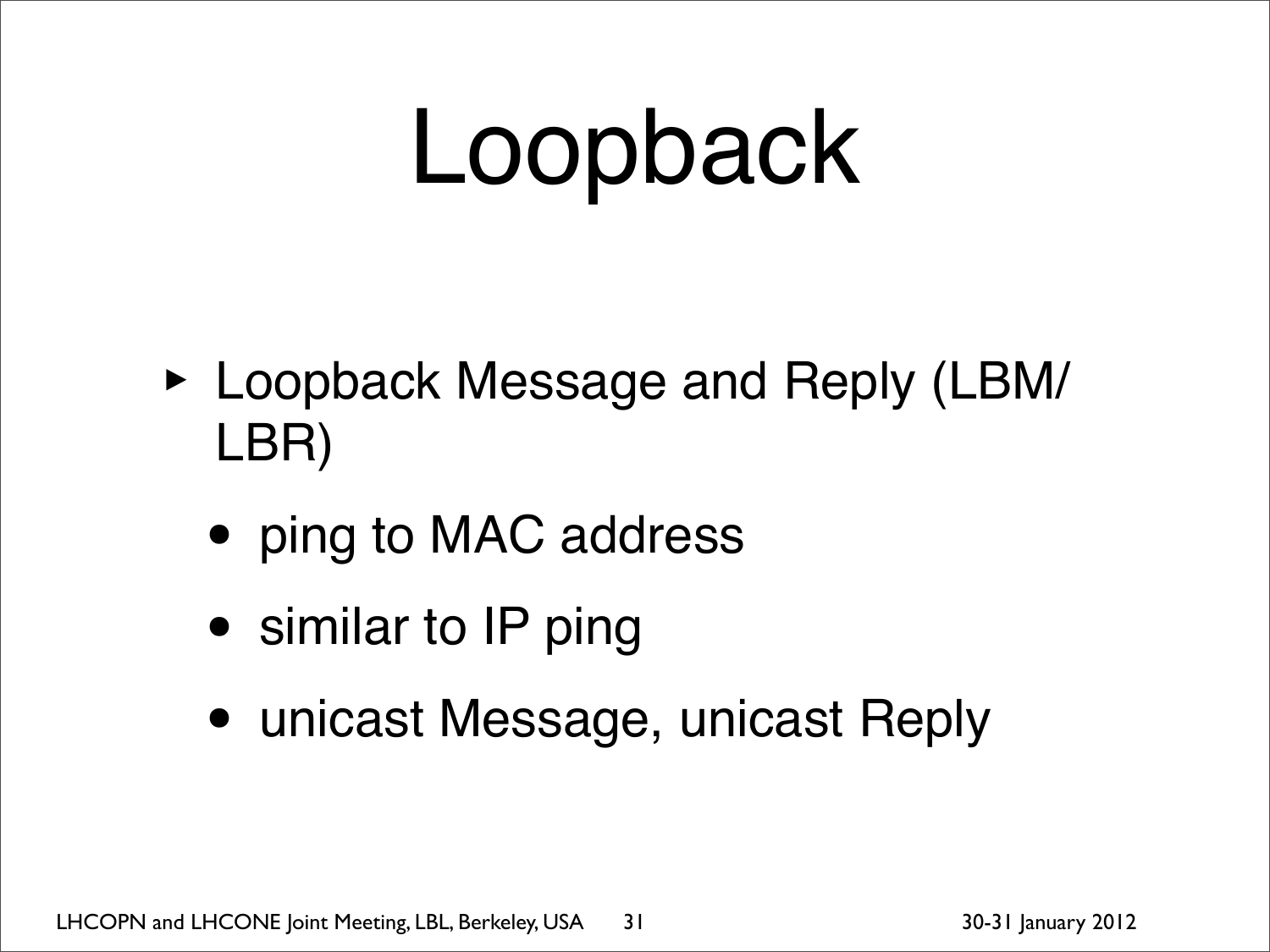#### Trace

- ‣ Link Trace Message and Reply (LTM/LTR)
	- trace to MAC address; replies from MAC addresses in path
	- similar to IP traceroute
	- multicast Message, unicast replies
	- uses TTL which is decremented by each switch in the path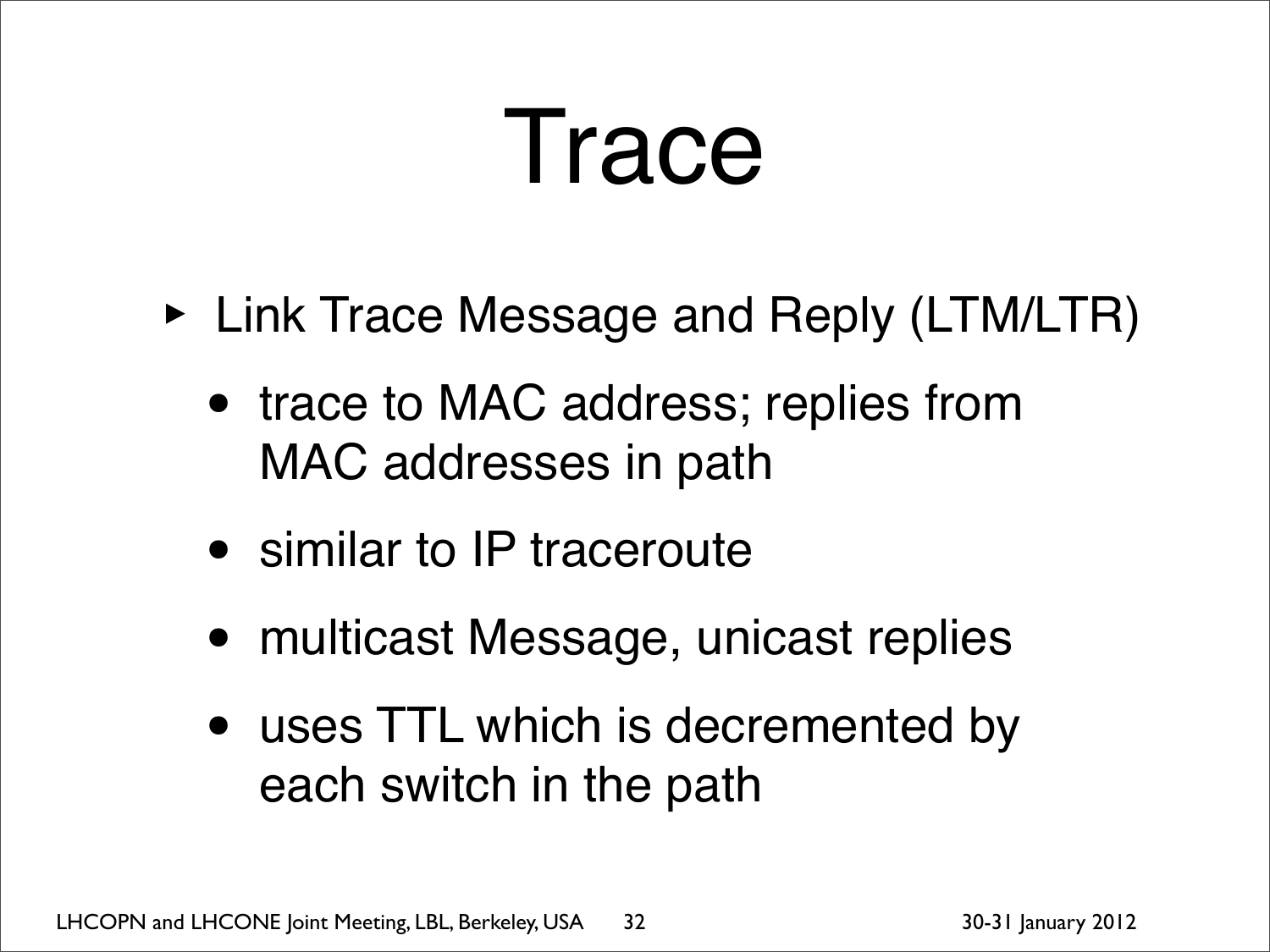# Continuity Checks

- Continuity Check Messages (CCM)
	- periodic hello messages
	- used to detect link failures
	- sent as multicast
	- no replies, just processing of received CCM frames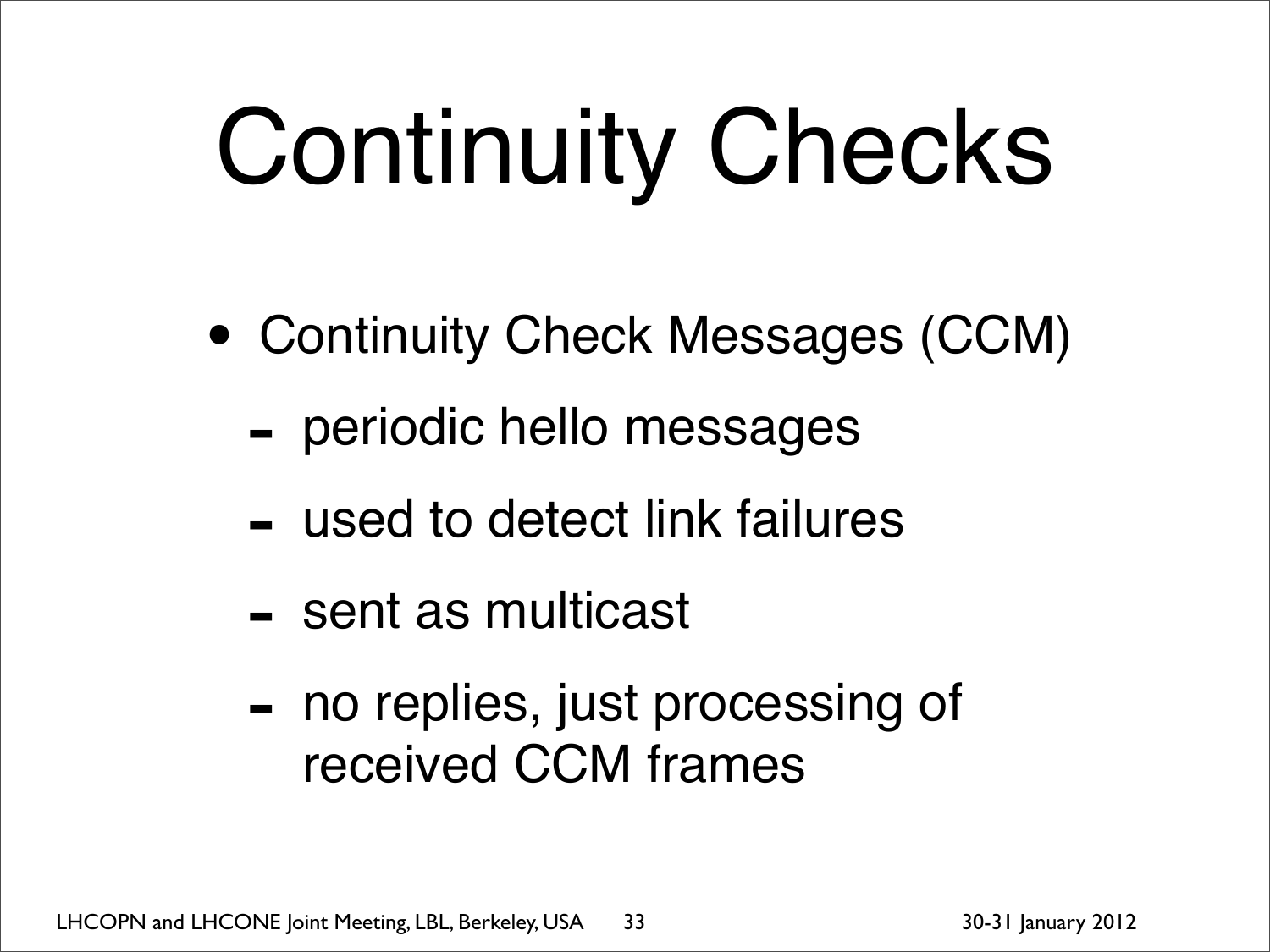#### TRILL vs 802.1aq (my view)

- 802.1aq uses normal Ethernet header (TRILL uses MAC src/dst + TRILL header)
	- 802.1aq just forwards
	- TRILL need to adjust Hop Count and outer MAC addresses (rewriting each frame)
- 802.1aq uses existing OAM (802.1ag); TRILL TBD
- ‣ 802.1aq sends multicast and broadcast via shortest path (TRILL does not)
- ‣ TRILL uses TTL as anti-loop protection (802.1aq RPF check more vulnerable)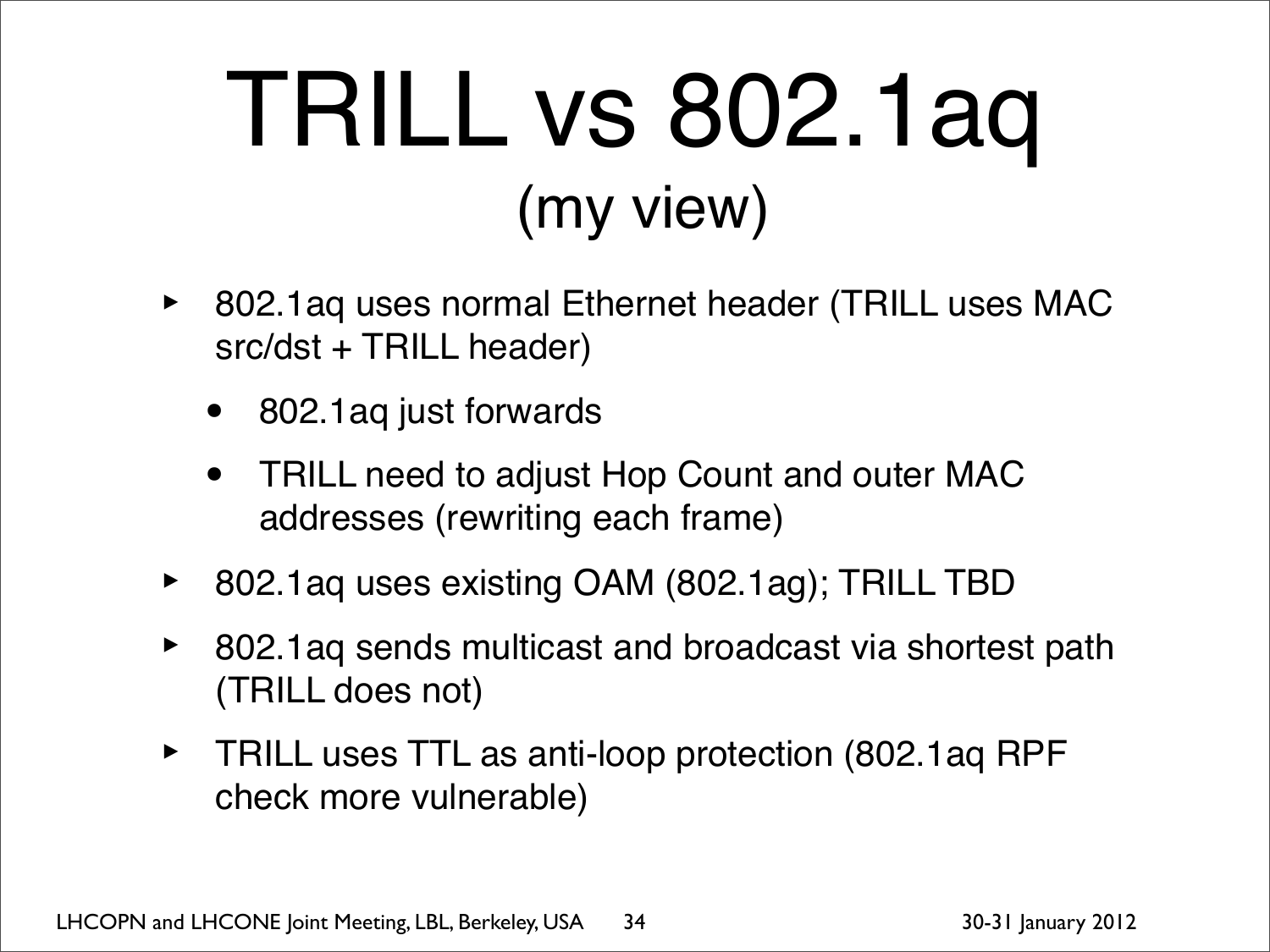#### How to deploy SPB?

- ‣ As L2 clouds with SPB functionality
	- In switches running TRILL or 802.1aq protocol on the dataplane?
	- In an OpenFlow L2 cloud via OpenFlow controller?
- ‣ As part of the middleware?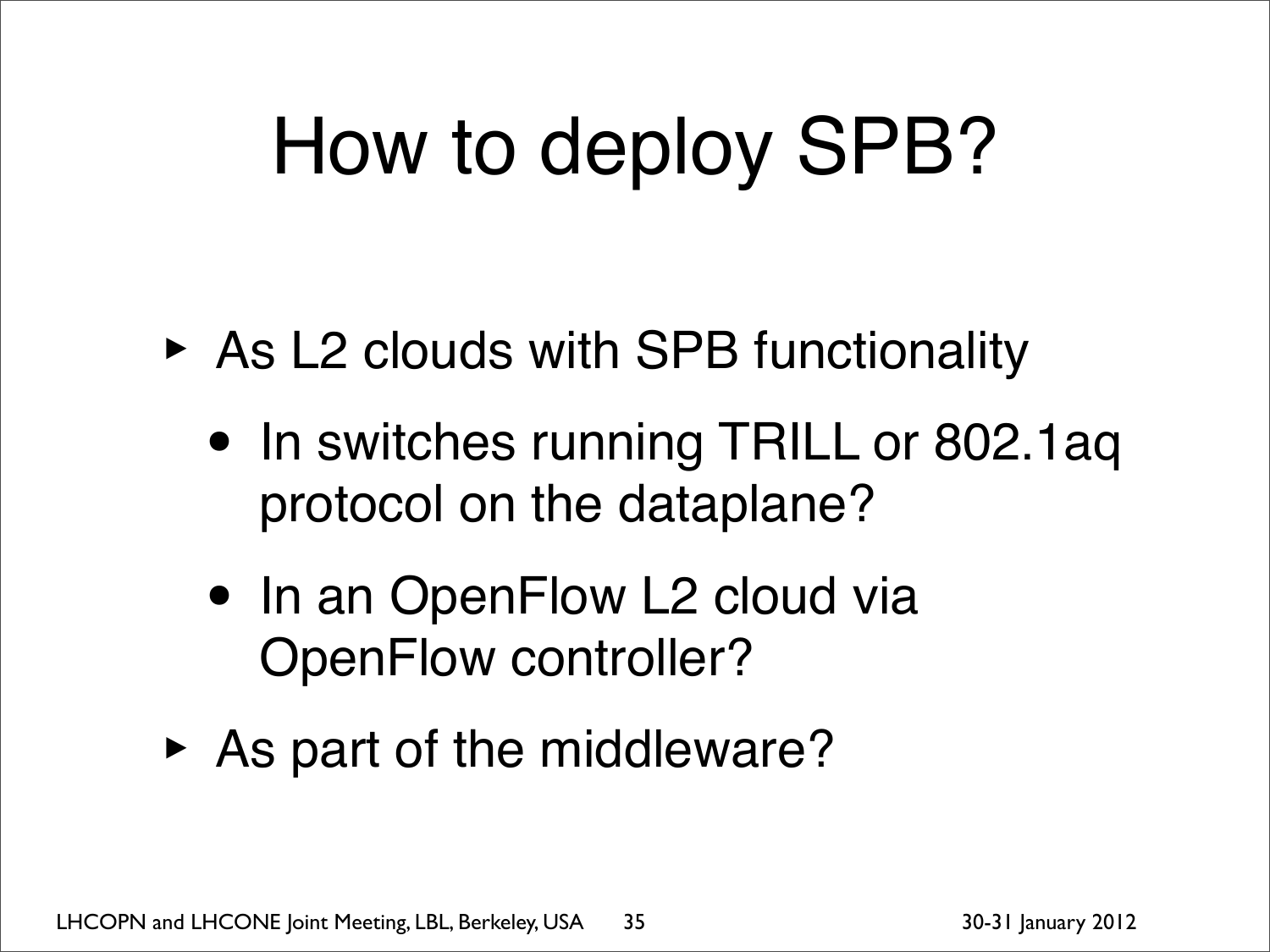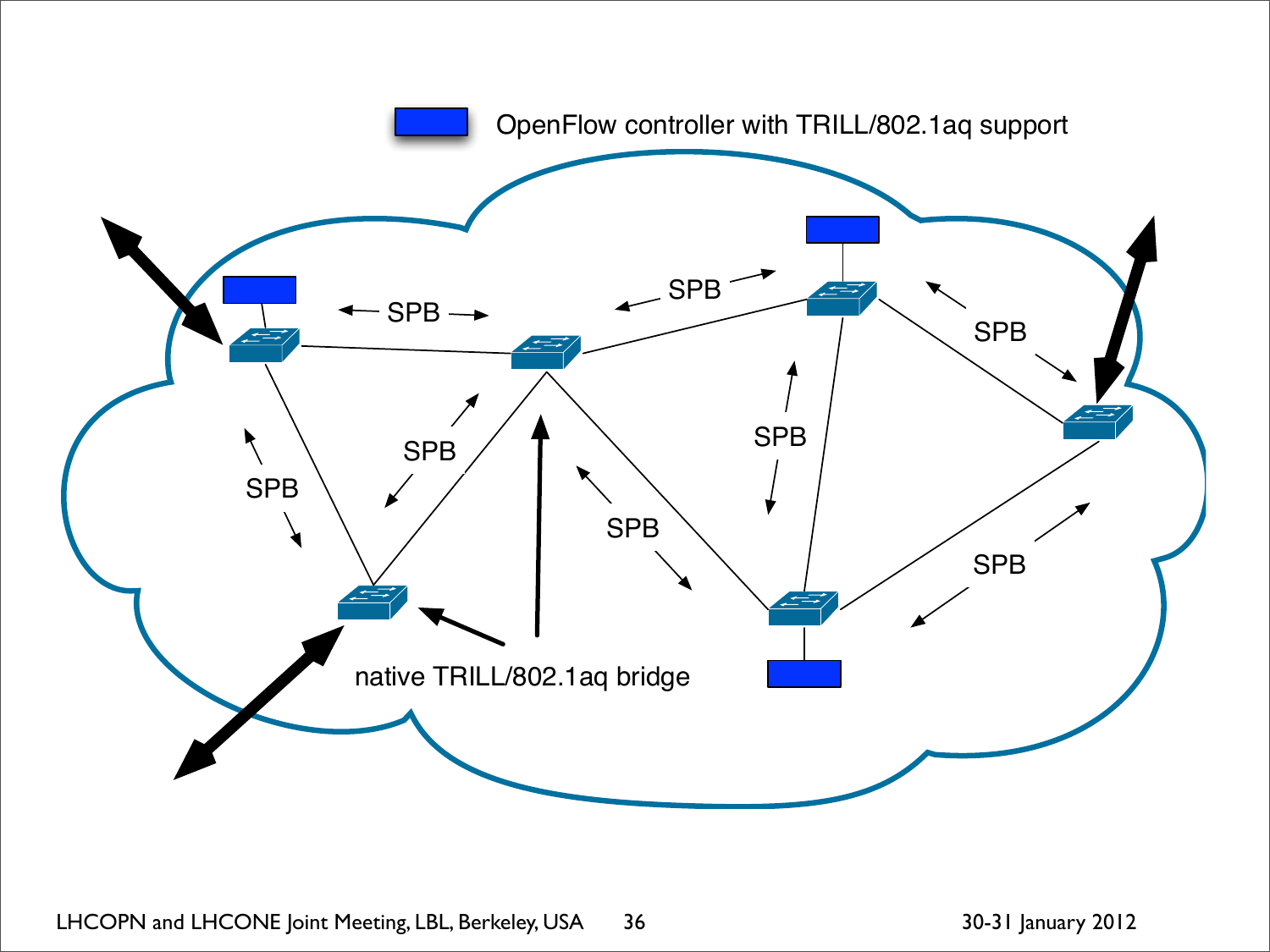SPB intelligence in controller switches send topology and reachability info to controller controller pushes forwarding entries to switches



LHCOPN and LHCONE Joint Meeting, LBL, Berkeley, USA 37 30-31 January 2012 37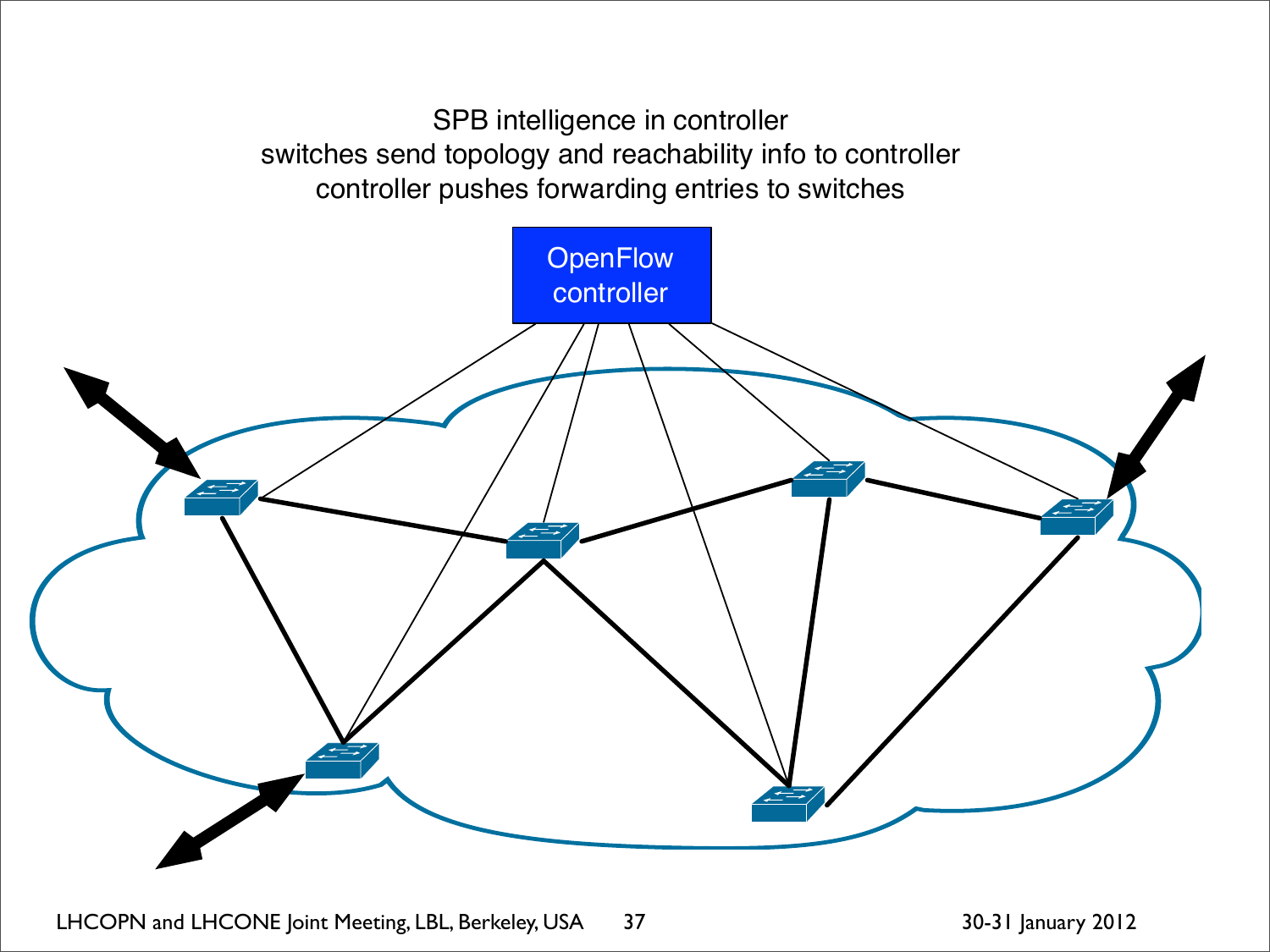

LHCOPN and LHCONE Joint Meeting, LBL, Berkeley, USA 38 30-31 January 2012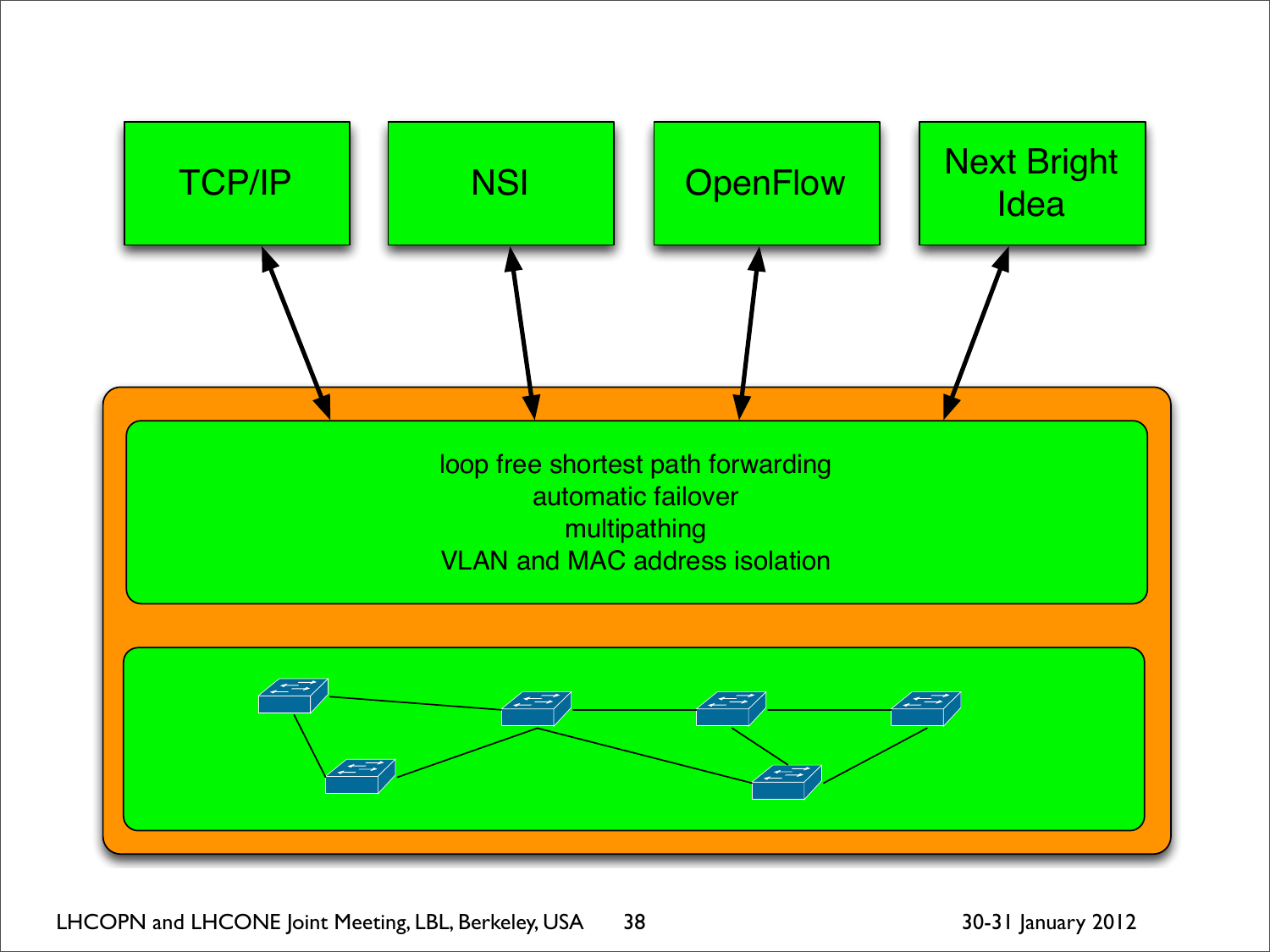TCP/IP | NSI | OpenFlow | Next Bright **Idea** loop-free shortest path forwarding automatic failover multipathing VLAN and MAC address isolation  $\bigtimes$ 

SPB functionality replicated

in each "middleware"

LHCOPN and LHCONE Joint Meeting, LBL, Berkeley, USA 39 30-31 January 2012 39